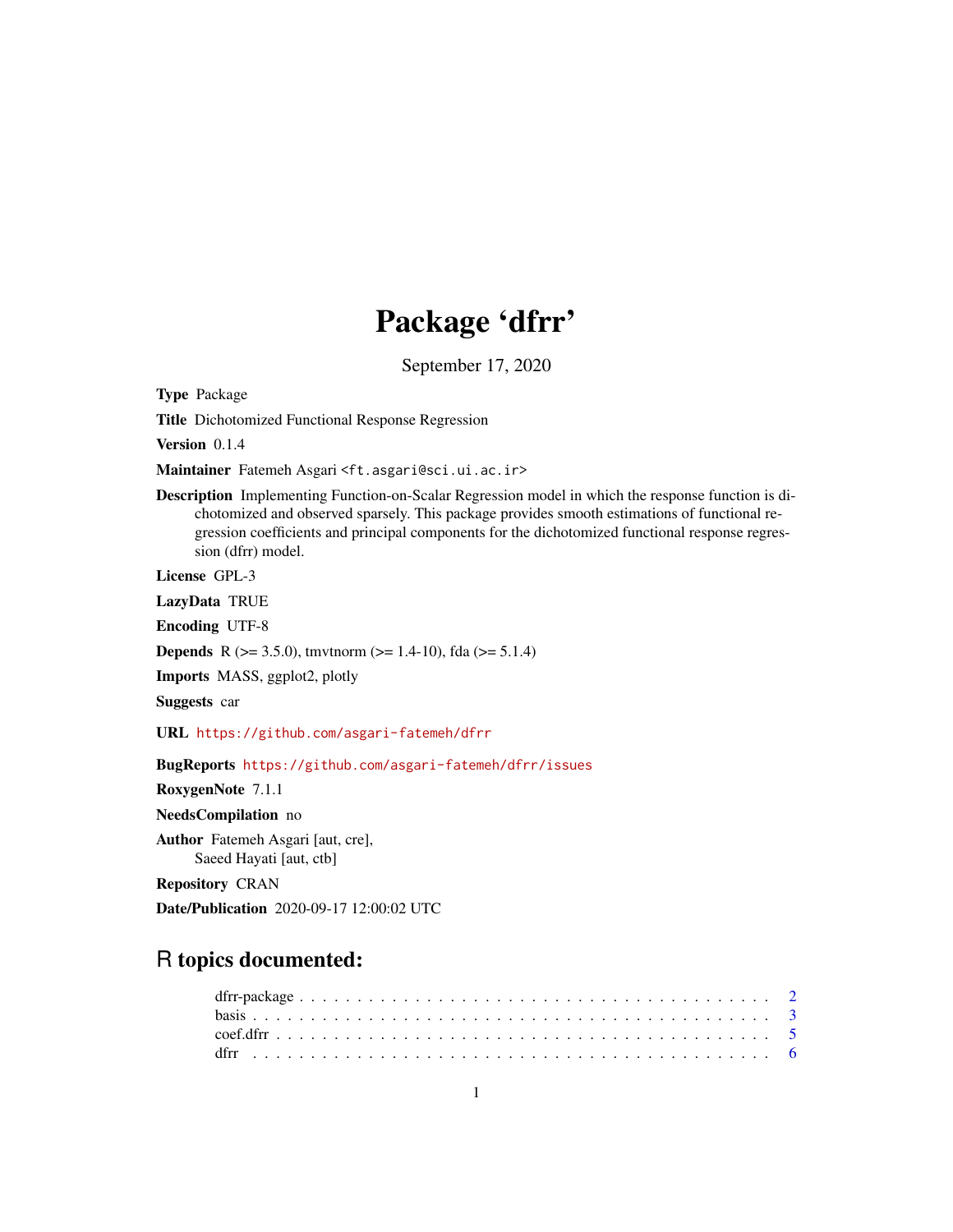# <span id="page-1-0"></span>2 dfrr-package

| Index |  |
|-------|--|
|       |  |
|       |  |
|       |  |
|       |  |
|       |  |
|       |  |
|       |  |
|       |  |
|       |  |
|       |  |
|       |  |
|       |  |
|       |  |
|       |  |
|       |  |

dfrr-package *Dichotomizd functional response regression (dfrr) model*

#### Description

Implementing Function-on-Scalar Regression model, in which the response function is dichotomized and observed sparsely. This function fits the dichotomized functional response regression (dfrr) model as

 $Y_i(t) = I(\beta_0(t) + \beta_1(t) * x_{1i} + \ldots + \beta_{q-1}(t) * x_{(q-1)i} + \varepsilon_i(t) + \epsilon_i(t) \times \sigma^2 > 0),$ 

where  $I(.)$  is the indicator function,  $\varepsilon_i$  is a Gaussian random function, and  $\epsilon_i(t)$  are iid standard normal for each i and t independent of  $\varepsilon_i$ .  $\beta_k$  and  $x_k$  for  $k = 0, 1, \dots, q-1$  are the functional regression coefficients and scalar covariates, respectively.

#### Details

@details Implementing Function-on-Scalar Regression model in which the response function is dichotomized and observed sparsely. This package provides smooth estimations of functional regression coefficients and principal components for the dichotomized funtional response regression (dfrr) model. The main function in the dfrr-package is  $dfrr()$  $dfrr()$ .

#### Author(s)

Maintainer: Fatemeh Asgari <ft.asgari@sci.ui.ac.ir>

Authors:

• Saeed Hayati <s.hayati@sci.ui.ac.ir> [contributor]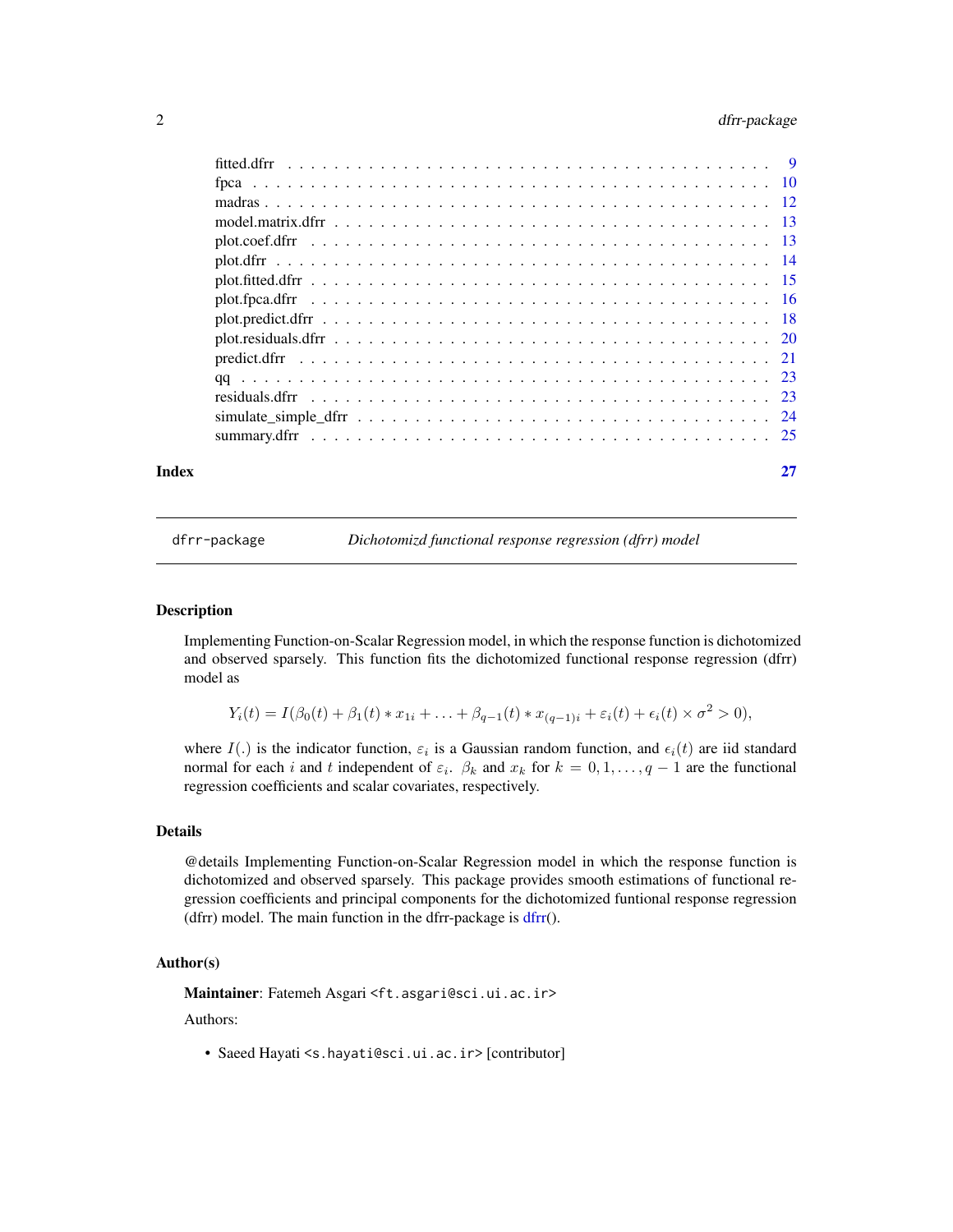<span id="page-2-0"></span>basis 3

# See Also

Useful links:

set.seed(2000)

- <https://github.com/asgari-fatemeh/dfrr>
- Report bugs at <https://github.com/asgari-fatemeh/dfrr/issues>

#### Examples

```
N<-50;M<-24
X<-rnorm(N,mean=0)
time<-seq(0,1,length.out=M)
Y<-simulate_simple_dfrr(beta0=function(t){cos(pi*t+pi)},
                        beta1=function(t){2*t},
                        X=X,time=time)
#The argument T_E indicates the number of EM algorithm.
#T_E is set to 1 for the demonstration purpose only.
#Remove this argument for the purpose of converging the EM algorithm.
dfrr_fit<-dfrr(Y~X,yind=time,T_E=1)
coefs<-coef(dfrr_fit)
 plot(coefs)
fitteds<-fitted(dfrr_fit)
 plot(fitteds)
resids<-residuals(dfrr_fit)
plot(resids)
fpcs<-fpca(dfrr_fit)
plot(fpcs,plot.contour=TRUE,plot.3dsurface = TRUE)
newdata<-data.frame(X=c(1,0))
 preds<-predict(dfrr_fit,newdata=newdata)
 plot(preds)
newdata<-data.frame(X=c(1,0))
newydata<-data.frame(.obs=rep(1,5),.index=c(0.0,0.1,0.2,0.3,0.7),.value=c(1,1,1,0,0))
preds<-predict(dfrr_fit,newdata=newdata,newydata = newydata)
plot(preds)
```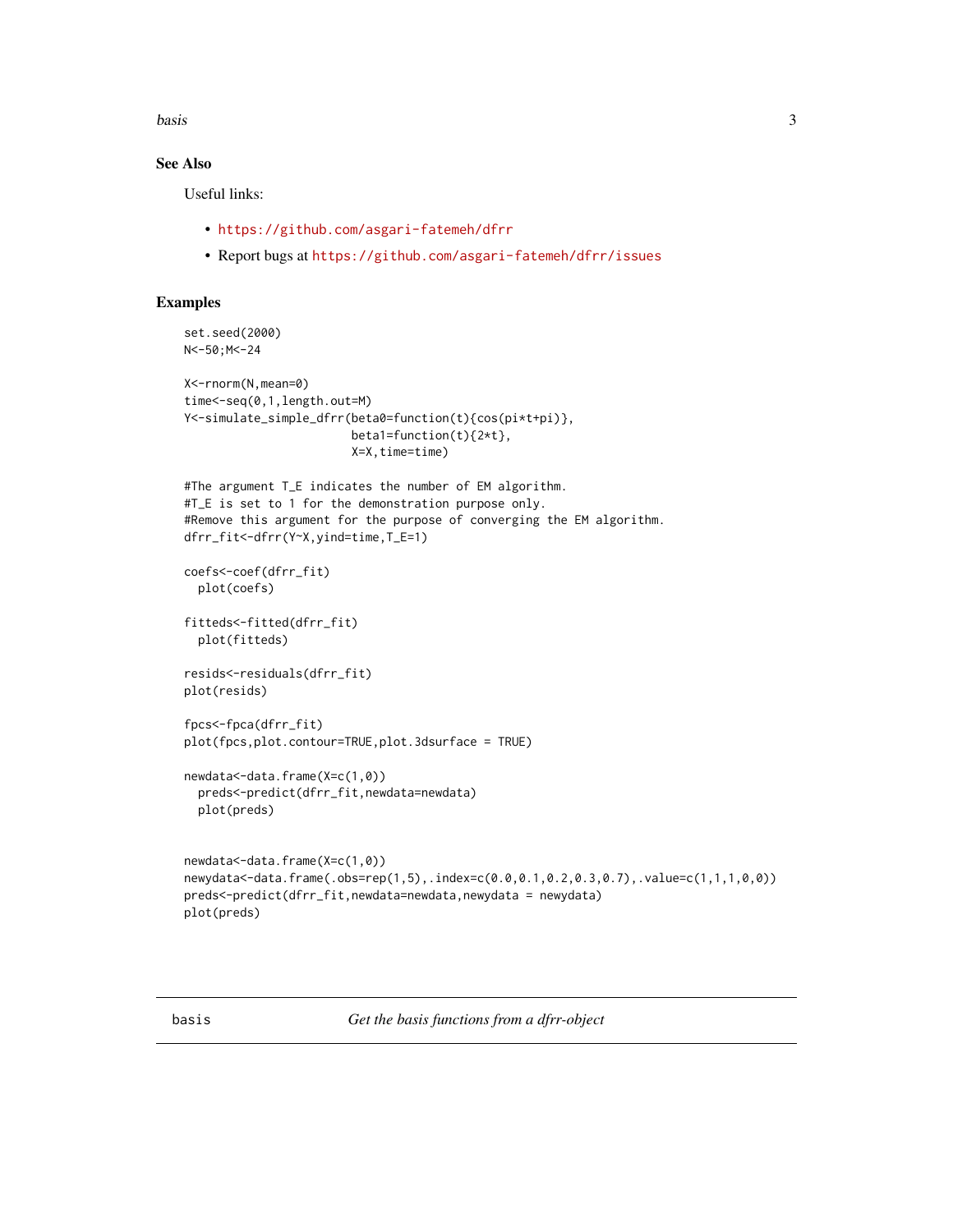#### <span id="page-3-0"></span>Description

Returns the basis functions employed in fitting a dfrr-object.

#### Usage

basis(object)

# Arguments

object a fitted dfrr-object obtained from invoking the function [dfrr](#page-5-1).

#### Value

a basis object used in fitting the functional parameters. The basis object is the one created by the functions create.\*.basis of the 'fda' package.

### Examples

```
set.seed(2000)
N<-50;M<-24
```

```
X<-rnorm(N,mean=0)
time<-seq(0,1,length.out=M)
Y<-simulate_simple_dfrr(beta0=function(t){cos(pi*t+pi)},
                        beta1=function(t){2*t},
                        X=X,time=time)
```

```
#The argument T_E indicates the number of EM algorithm.
#T_E is set to 1 for the demonstration purpose only.
#Remove this argument for the purpose of converging the EM algorithm.
dfrr_fit<-dfrr(Y~X,yind=time,T_E=1)
coefs<-coef(dfrr_fit,return.fourier.coefs=TRUE)
```

```
basis<-basis(dfrr_fit)
evaluated_coefs<-coefs%*%t(fda::eval.basis(time,basis))
```

```
#Plotting the regression coefficients
oldpar<-par(mfrow=c(1,2))
```

```
plot(time,evaluated_coefs[1,],'l',main="Intercept")
plot(time,evaluated_coefs[2,],'l',main="X")
```
par(oldpar)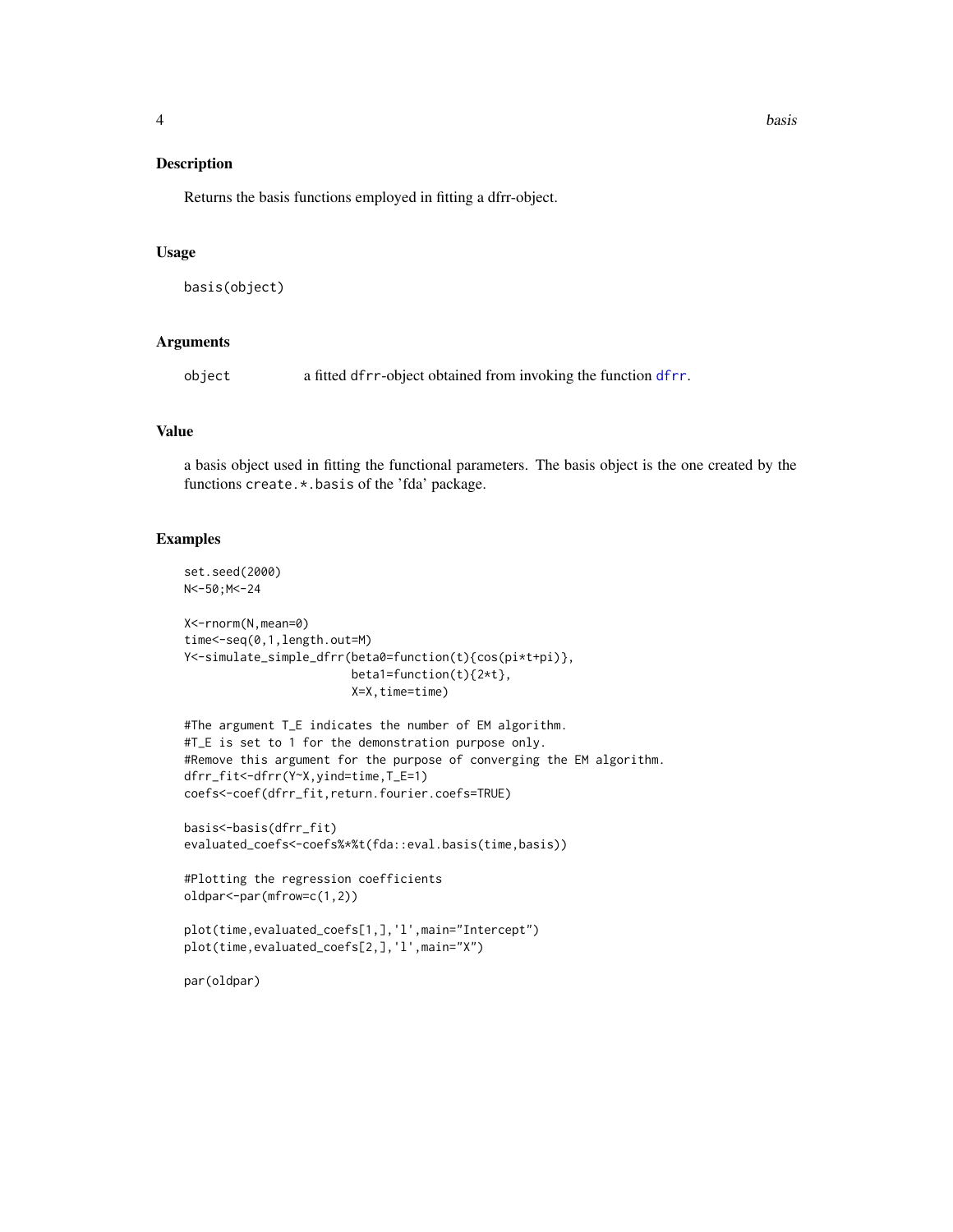<span id="page-4-1"></span><span id="page-4-0"></span>

# Description

Returns estimations of the smooth functional regression coefficients  $\beta(t)$ . The result is a matrix of either Fourier coefficients or evaluations. See Details.

#### Usage

```
## S3 method for class 'dfrr'
coef(
  object,
  standardized = NULL,
  unstandardized = !standardized,
  return.fourier.coefs = NULL,
  return.evaluations = !return.fourier.coefs,
  time_to_evaluate = NULL,
  ...
)
```
#### Arguments

| object                                   | a dfrr-object                                                                                                                                                                                                                                      |  |  |  |  |  |  |
|------------------------------------------|----------------------------------------------------------------------------------------------------------------------------------------------------------------------------------------------------------------------------------------------------|--|--|--|--|--|--|
| standardized, unstandardized             |                                                                                                                                                                                                                                                    |  |  |  |  |  |  |
|                                          | a boolean indicating whether stanadrdized/unstandardized regression coeffi-<br>cients are reported. Only standardized regression coefficients are identifiable,<br>thus the arugment is defaults to standardized=TRUE.                             |  |  |  |  |  |  |
| return.fourier.coefs, return.evaluations |                                                                                                                                                                                                                                                    |  |  |  |  |  |  |
|                                          | a boolean indicating whether the Fourier coefficients of regression coefficients<br>are returned (return. fourier. coefs=TRUE), or evaluations of the regression<br>coefficients (return.evaluations=TRUE). Defaults to return.fourier.coefs=TRUE. |  |  |  |  |  |  |
| time_to_evaluate                         |                                                                                                                                                                                                                                                    |  |  |  |  |  |  |
|                                          | a numeric vector indicating the set of time points for evaluating the functional<br>regression coefficients, for the case of return.evaluations=TRUE.                                                                                              |  |  |  |  |  |  |
| $\cdots$                                 | dot argument, just for consistency with the generic function                                                                                                                                                                                       |  |  |  |  |  |  |

#### Details

This function will return either the Fourier coefficients or the evaluation of estimated coefficients. Fourier coefficients which are reported are based on the a set of basis which can be determined by [basis\(](#page-2-1)dfrr\_fit). Thus the evaluation of regression coefficients on the set of time points specified by vector time, equals to fitted(dfrr\_fit)%\*%t[\(eval.basis\(](#page-0-0)time[,basis\(](#page-2-1)dfrr\_fit))).

Consider that the unstandardized estimations are not identifiable. So, it is recommended to extract and report the standardized estimations.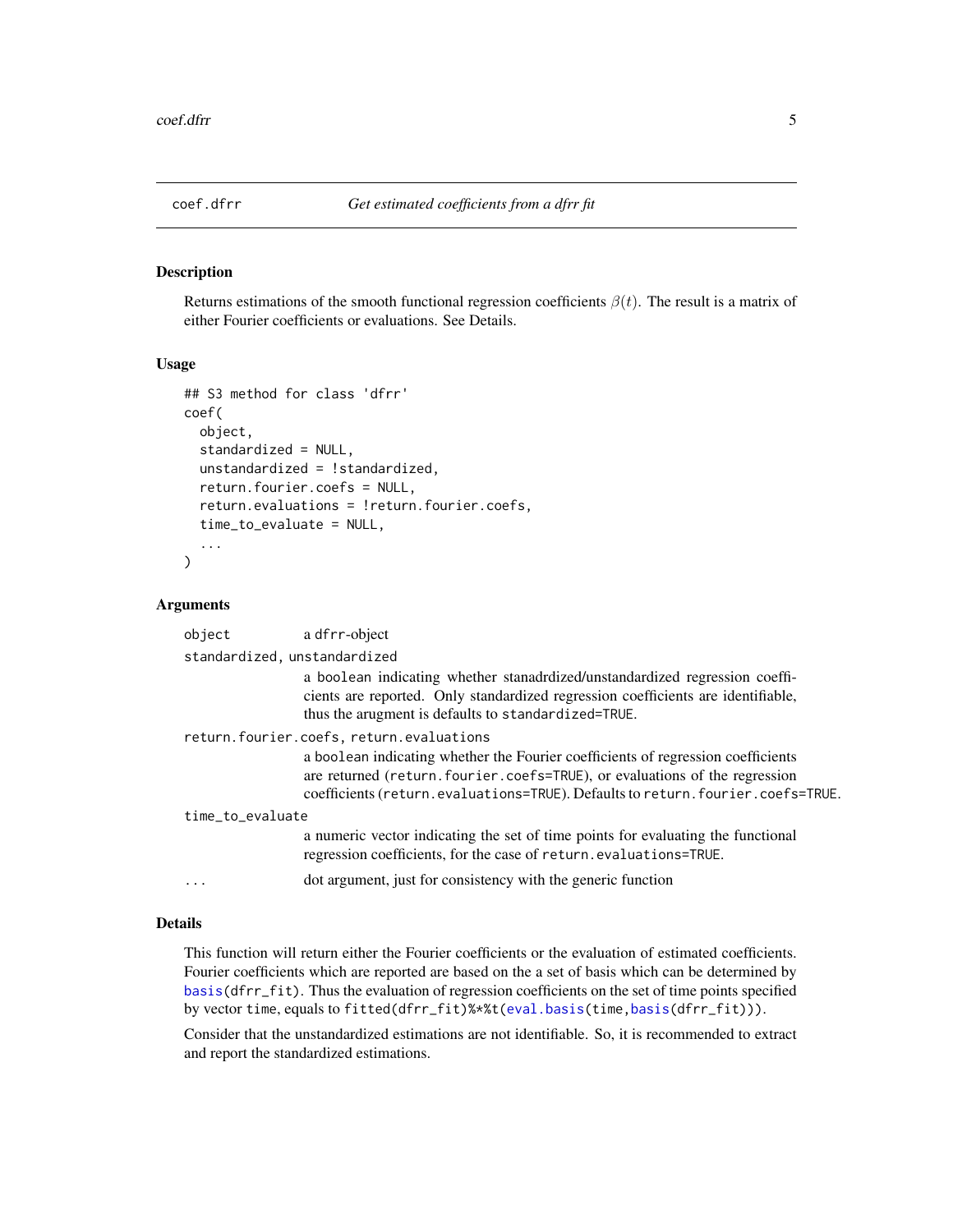# <span id="page-5-0"></span>Value

This function returns a matrix of dimension NxM or NxJ, depending the argument 'return.evaluations'. If return.evaluations=FALSE, the returned matrix is NxJ, where N denotes the number of functional regression coefficients, (the number of rows of the argument 'newData'), and J denotes the number of basis functions. Then, the NxJ matrix is the fourier coefficients of functional regression coefficients. If return.evaluations=TRUE, the returned matrix is NxM, where M is the length of the argument time\_to\_evaluate. Then, the NxM matrix is the functional regression coefficients evaluated at time points given in time\_to\_evaluate.

#### See Also

[plot.coef.dfrr](#page-12-1)

#### Examples

```
set.seed(2000)
N<-50;M<-24
```

```
X<-rnorm(N,mean=0)
time<-seq(0,1,length.out=M)
Y<-simulate_simple_dfrr(beta0=function(t){cos(pi*t+pi)},
                        beta1=function(t){2*t},
                        X=X,time=time)
```

```
#The argument T_E indicates the number of EM algorithm.
#T_E is set to 1 for the demonstration purpose only.
#Remove this argument for the purpose of converging the EM algorithm.
dfrr_fit<-dfrr(Y~X,yind=time,T_E=1)
coefs<-coef(dfrr_fit)
plot(coefs)
```
<span id="page-5-1"></span>

dfrr *Dichotomized Functional Response Regression (dfrr)*

#### Description

Implementing Function-on-Scalar Regression model, in which the response function is dichotomized and observed sparsely. This function fits the dichotomized functional response regression (dfrr) model as

$$
Y_i(t) = I(\beta_0(t) + \beta_1(t) * x_{1i} + \dots + \beta_{q-1}(t) * x_{(q-1)i} + \varepsilon_i(t) + \epsilon_i(t) \times \sigma^2 > 0),
$$

where  $I(.)$  is the indicator function,  $\varepsilon_i$  is a Gaussian random function, and  $\epsilon_i(t)$  are iid standard normal for each i and t independent of  $\varepsilon_i$ .  $\beta_k$  and  $x_k$  for  $k = 0, 1, \dots, q-1$  are the functional regression coefficients and scalar covariates, respectively.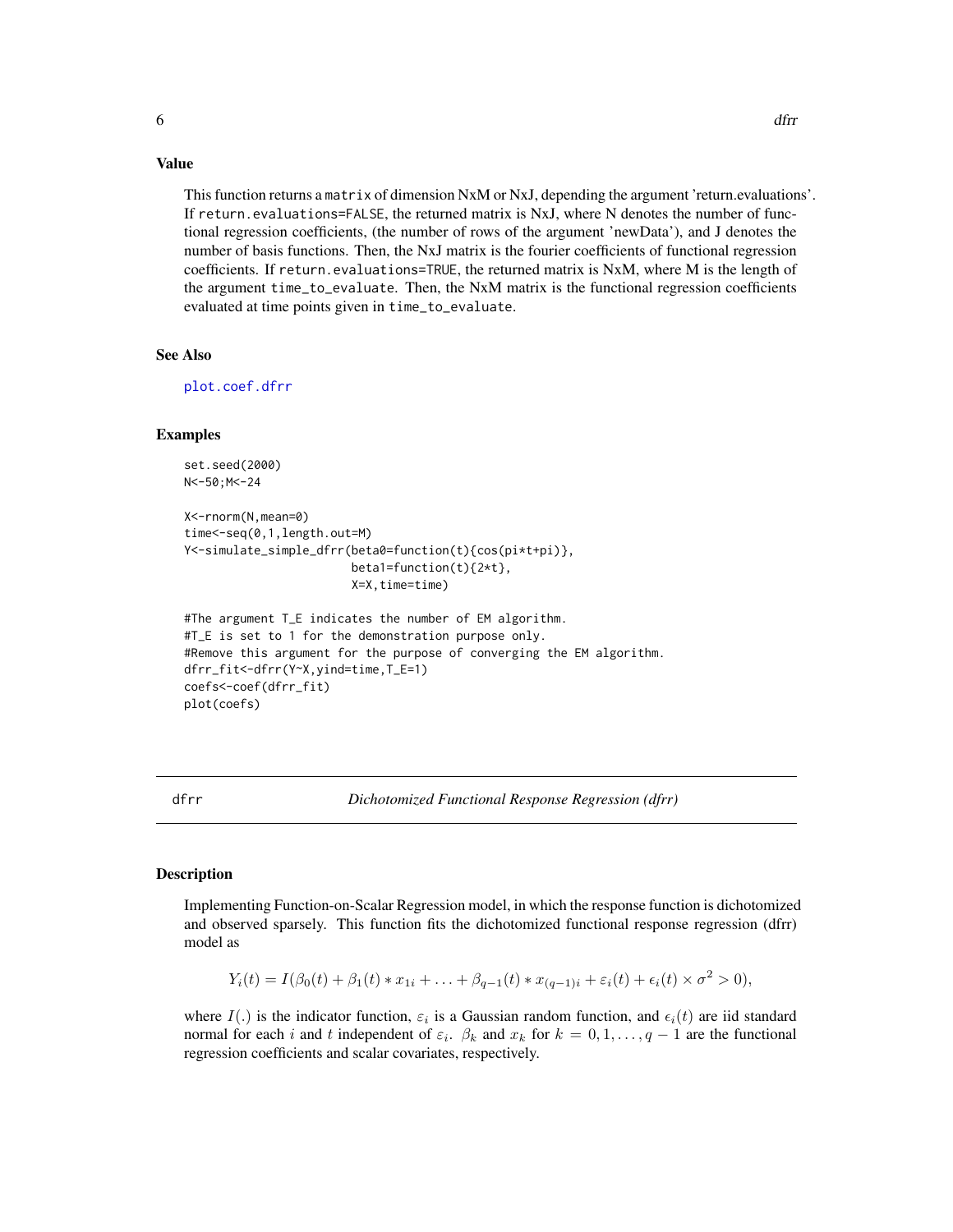# Usage

```
dfrr(
 formula,
 yind = NULL,
 data = NULL,ydata = NULL,
 method = c("REML", "ML"),rangeval = NULL,
 basis = NULL,times_to_evaluate = NULL,
  ...
)
```
# Arguments

| formula           | an object of class "formula" (or one that can be coerced to that class with<br>as. formula: a symbolic description of the model to be fitted.                                                                                 |  |  |  |  |  |
|-------------------|-------------------------------------------------------------------------------------------------------------------------------------------------------------------------------------------------------------------------------|--|--|--|--|--|
| yind              | a vector with length equal to the number of columns of the matrix of functional<br>responses giving the vector of evaluation points $(t_1, , t_G)$ . If not supplied,<br>yind is set to 1:ncol( <response>).</response>       |  |  |  |  |  |
| data              | an (optional) data. frame containing the covariate data. the variable terms will<br>be searched from the columns of data, covariates also can be read from the<br>workspace if it is not available in data.                   |  |  |  |  |  |
| ydata             | an (optional) data. frame consists of three columns . obs, . index and . value,<br>supplying the functional responses that are not observed on a regular grid. ydata<br>must be provided if the sampling design is irregular. |  |  |  |  |  |
| method            | detrmines the estimation method of functional parameters. Defaults to "REML"<br>estimation.                                                                                                                                   |  |  |  |  |  |
| rangeval          | an (optional) vector of length two, indicating the lower and upper limit of the<br>domain of latent functional response. If not specified, it will set by minimum<br>and maximum of yind or . index column of ydata.          |  |  |  |  |  |
| basis             | an (optional) object of class 'basisfd'. Defaults to cubic bspline basis.                                                                                                                                                     |  |  |  |  |  |
| times_to_evaluate |                                                                                                                                                                                                                               |  |  |  |  |  |
|                   | a numeric vector indicating the set of time points for evaluating the functional<br>regression coefficients and principal components.                                                                                         |  |  |  |  |  |
|                   | other arguments that can be passed to the inner function AMCEM.                                                                                                                                                               |  |  |  |  |  |

# Value

The output is a dfrr-object, which then can be injected into other methods/functions to postprocess the fitted model, including: [coef.dfrr](#page-4-1),[fitted.dfrr](#page-8-1), [basis](#page-2-1), [residuals.dfrr](#page-22-1), [predict.dfrr](#page-20-1), [fpca](#page-9-1), [summary.dfrr](#page-24-1), [model.matrix.dfrr](#page-12-2), [plot.coef.dfrr](#page-12-1), [plot.fitted.dfrr](#page-14-1), [plot.residuals.dfrr](#page-19-1), [plot.predict.dfrr](#page-17-1), [plot.fpca.dfrr](#page-15-1)

<span id="page-6-0"></span>dfrr til 1996 og større stofande og større stofande og større stofande og større stofande og stofande og størr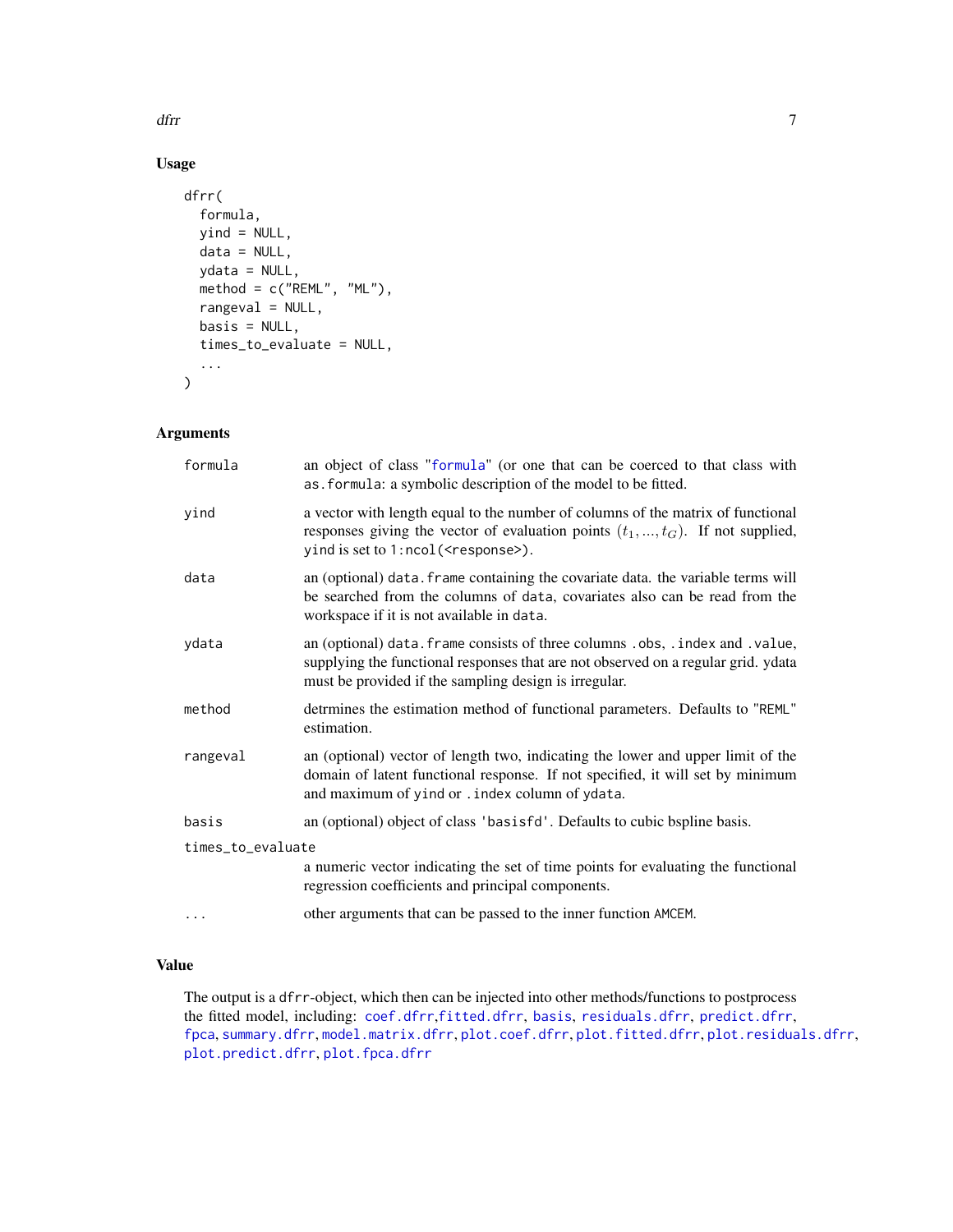#### Examples

```
set.seed(2000)
N<-50;M<-24
X<-rnorm(N,mean=0)
time<-seq(0,1,length.out=M)
Y<-simulate_simple_dfrr(beta0=function(t){cos(pi*t+pi)},
                        beta1=function(t){2*t},
                        X=X,time=time)
#The argument T_E indicates the number of EM algorithm.
#T_E is set to 1 for the demonstration purpose only.
#Remove this argument for the purpose of converging the EM algorithm.
dfrr_fit<-dfrr(Y~X,yind=time,T_E=1)
plot(dfrr_fit)
#Fitting dfrr model to the Madras Longitudinal Schizophrenia data
data(madras)
ids<-unique(madras$id)
N<-length(ids)
ydata<-data.frame(.obs=madras$id,.index=madras$month,.value=madras$y)
xdata<-data.frame(Age=rep(NA,N),Gender=rep(NA,N))
for(i in 1:N}
  dt<-madras[madras$id==ids[i],]
  xdata[i,]<-c(dt$age[1],dt$gender[1])
}
rownames(xdata)<-ids
#The argument T_E indicates the number of EM algorithm.
#T_E is set to 1 for the demonstration purpose only.
#Remove this argument for the purpose of converging the EM algorithm.
#J is the number of basis functions that will be used in estimating the functional parameters.
madras_dfrr<-dfrr(Y~Age+Gender+Age*Gender, data=xdata, ydata=ydata, J=11,T_E=1)
coefs<-coef(madras_dfrr)
plot(coefs)
fpcs<-fpca(madras_dfrr)
plot(fpcs)
plot(fpcs,plot.eigen.functions=FALSE,plot.contour=TRUE,plot.3dsurface = TRUE)
oldpar<-par(mfrow=c(2,2))
fitteds<-fitted(madras_dfrr) #Plot first four fitted functions
  plot(fitteds,id=c(1,2,3,4))
par(oldpar)
resids<-residuals(madras_dfrr)
plot(resids)
```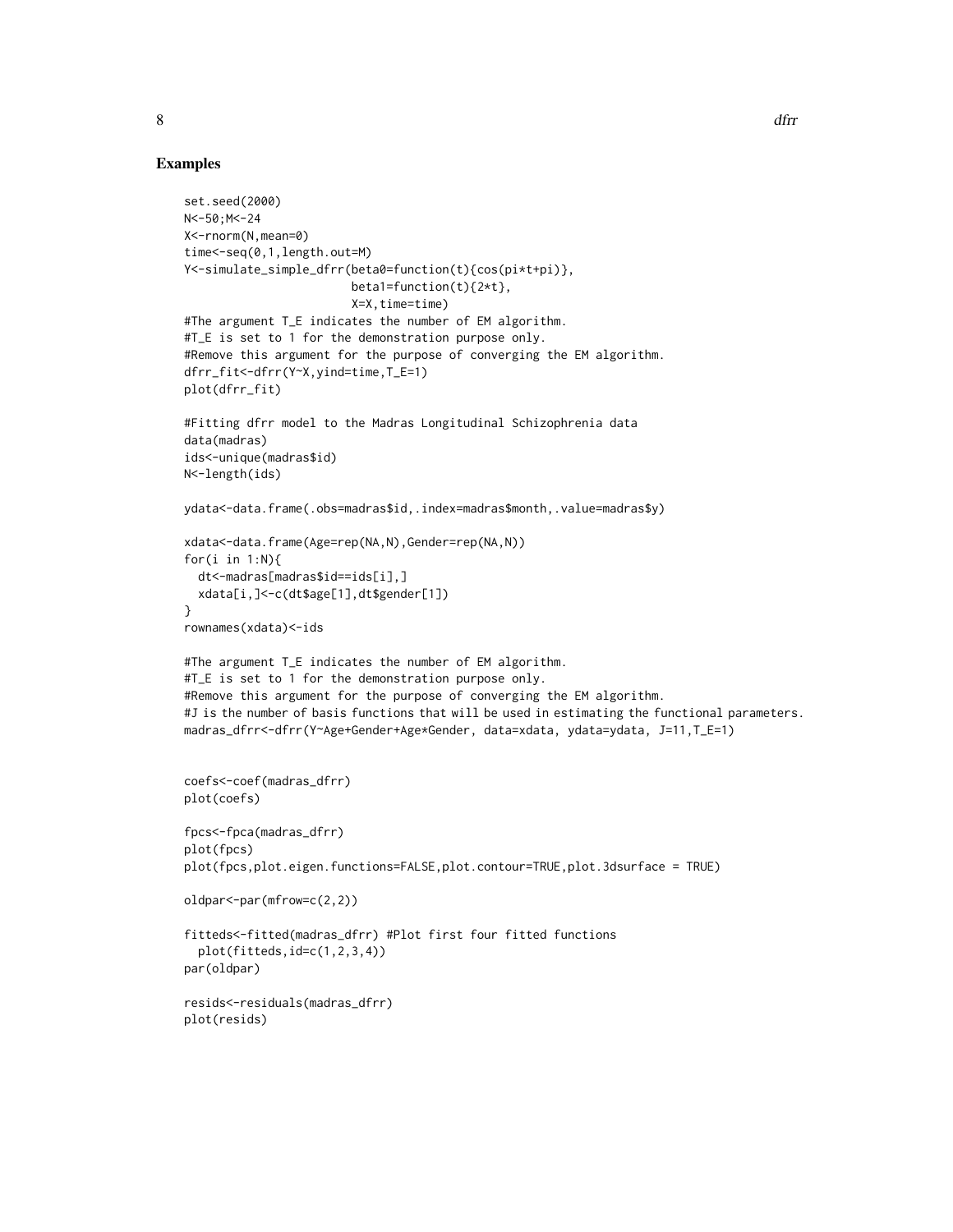#### <span id="page-8-0"></span>fitted.dfrr 9

```
newdata<-data.frame(Age=c(1,1,0,0),Gender=c(1,0,1,0))
 preds<-predict(madras_dfrr,newdata=newdata)
 plot(preds)
newdata<-data.frame(Age=c(1,1,0,0),Gender=c(1,0,1,0))
newydata<-data.frame(.obs=rep(1,5),.index=c(0,1,3,4,5),.value=c(1,1,1,0,0))
preds<-predict(madras_dfrr,newdata=newdata,newydata = newydata)
plot(preds)
```
#### <span id="page-8-1"></span>fitted.dfrr *Obtain fitted curves for a dfrr model*

# Description

Fitted curves refer to the estimations of latent functional response curves. The results can be either the Fourier coefficients or evaluation of the fitted functions. See Details.

#### Usage

```
## S3 method for class 'dfrr'
fitted(
  object,
  return.fourier.coefs = NULL,
  return.evaluations = !return.fourier.coefs,
  time_to_evaluate = NULL,
  standardized = NULL,
  unstandardized = !standardized,
  ...
)
```
#### Arguments

| object                       | a fitted dfrr-object obtained from invoking the function dfrr.                                                                                                                                                                   |
|------------------------------|----------------------------------------------------------------------------------------------------------------------------------------------------------------------------------------------------------------------------------|
|                              | return.fourier.coefs, return.evaluations                                                                                                                                                                                         |
|                              | a boolean indicating whether the Fourier coefficients of the fitted curves are<br>returned (return.fourier.coefs=TRUE), or evaluations of the fitted curves<br>(return.evaluations=TRUE). Defaults to return.fourier.coefs=TRUE. |
| time_to_evaluate             |                                                                                                                                                                                                                                  |
|                              | a numeric vector indicating the set of time points for evaluating the fitted latent<br>functions, for the case of return.evaluations=TRUE.                                                                                       |
| standardized, unstandardized |                                                                                                                                                                                                                                  |
|                              | a boolean indicating whether stanadrdized/unstandardized fitted latent curves<br>is reported. Only standardized fitted curves are identifiable, thus the arugment<br>is defaults to standardized=TRUE.                           |
| .                            | dot argument, just for consistency with the generic function                                                                                                                                                                     |
|                              |                                                                                                                                                                                                                                  |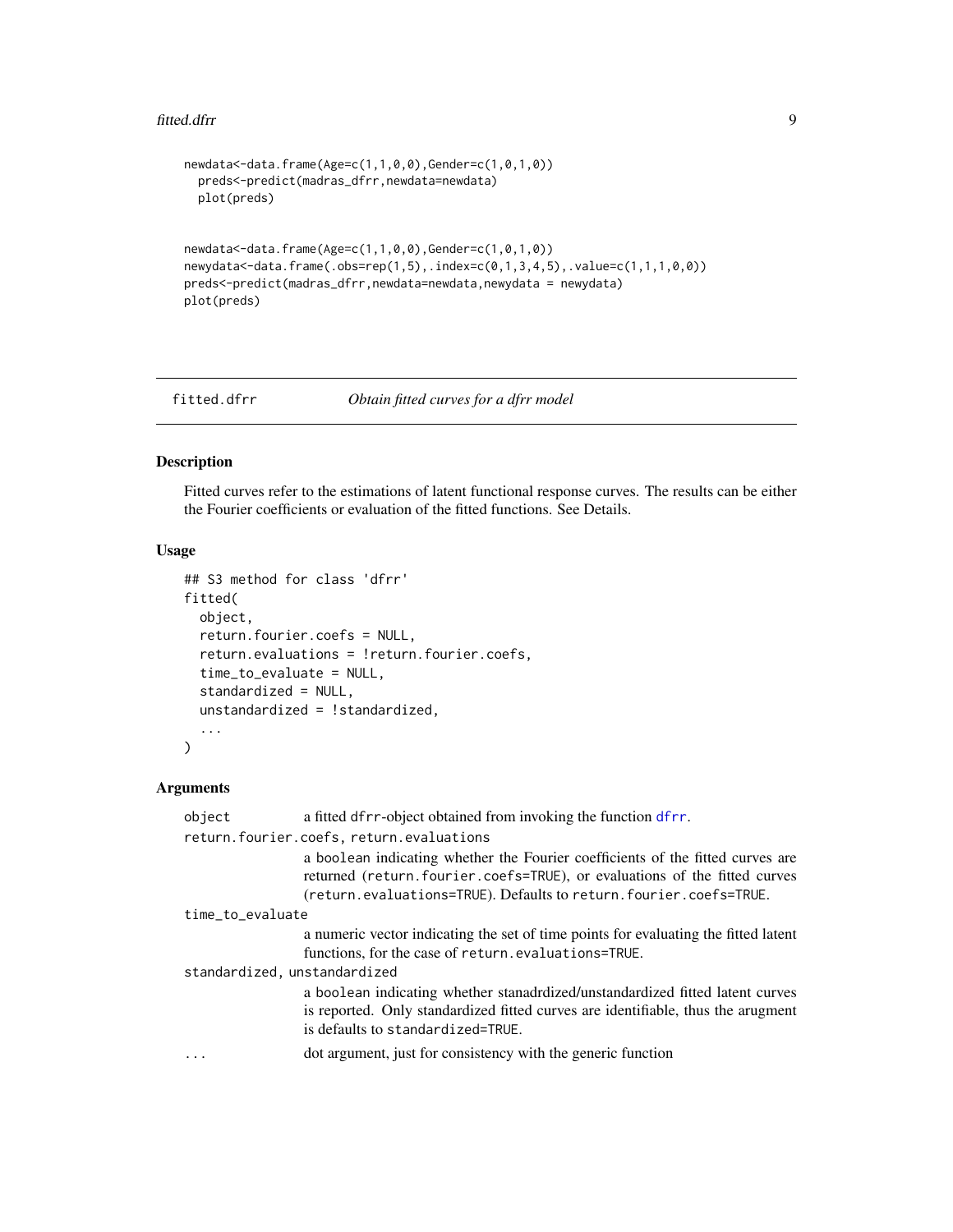# <span id="page-9-0"></span>Details

This function will return either the Fourier coefficients or the evaluation of fitted curves to the binary sequences. Fourier coefficients which are reported are based on the a set of basis which can be determined by [basis\(](#page-2-1)dfrr\_fit). Thus the evaluation of fitted latent curves on the set of time points specified by vector time, equals to fitted(dfrr\_fit)%\*%t[\(eval.basis\(](#page-0-0)time[,basis\(](#page-2-1)dfrr\_fit))).

Consider that the unstandardized estimations are not identifiable. So, it is recommended to extract and report the standardized estimations.

# Value

This function returns a matrix of dimension NxM or NxJ, depending the argument return.evaluations. If return.evaluations=FALSE, the returned matrix is NxJ, where N denotes the sample size (the number of rows of the argument 'newData'), and J denotes the number of basis functions. Then, the NxJ matrix is the fourier coefficients of the fitted curves. If return.evaluations=TRUE, the returned matrix is NxM, where M is the length of the argument time\_to\_evaluate. Then, the NxM matrix is the fitted curves evaluated at time points given in time\_to\_evaluate.

#### See Also

[plot.fitted.dfrr](#page-14-1)

#### Examples

```
set.seed(2000)
N<-50;M<-24
```

```
X<-rnorm(N,mean=0)
time<-seq(0,1,length.out=M)
Y<-simulate_simple_dfrr(beta0=function(t){cos(pi*t+pi)},
                        beta1=function(t){2*t},
                        X=X,time=time)
```

```
#The argument T_E indicates the number of EM algorithm.
#T_E is set to 1 for the demonstration purpose only.
#Remove this argument for the purpose of converging the EM algorithm.
dfrr_fit<-dfrr(Y~X,yind=time,T_E=1)
fitteds<-fitted(dfrr_fit)
plot(fitteds)
```
<span id="page-9-1"></span>

fpca *Functional principal component analysis (fpca) of a dfrr fit*

#### **Description**

fpca() returns estimations of the smooth principal components/eigen-functions and the corresponding eigen-values of the residual function in the dfrr model. The result is a named list containing the vector of eigen-values and the matrix of Fourier coefficients. See Details.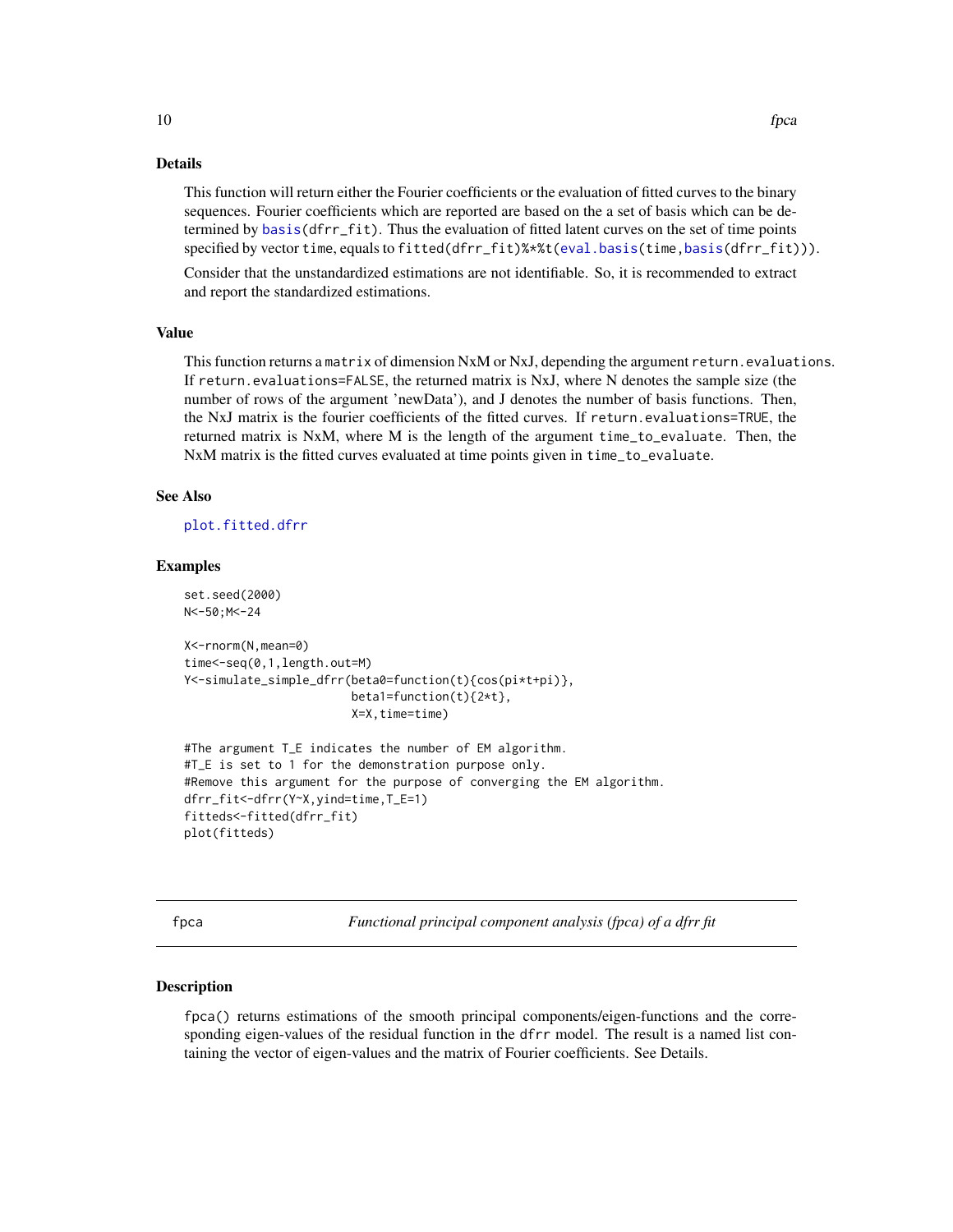#### <span id="page-10-0"></span> $f_{\mathcal{P}}$ ca 11

# Usage

```
fpca(object, standardized = NULL, unstandardized = !standardized)
```
#### Arguments

object a fitted dfrr-object obtained from invoking the function [dfrr](#page-5-1).

standardized, unstandardized

a boolean indicating whether stanadrdized/unstandardized pricipal components/eigenfunctions are reported. Only standardized pricipal components/eigen-functions are identifiable, thus the arugment is defaults to standardized=TRUE.

#### Details

Fourier coefficients which are reported are based on the a set of basis which can be determined by [basis\(](#page-2-1)dfrr\_fit). Thus the evaluation of pricipal component/eigen-function on the set of time points specified by vector time, equals to fpca(dfrr\_fit)%\*%t[\(eval.basis\(](#page-0-0)time[,basis\(](#page-2-1)dfrr\_fit))).

Consider that the unstandardized estimations are not identifiable. So, it is recommended to extract and report the standardized estimations.

#### Value

fpca(dfrr\_fit) returns a list containtng the following components:

| values  | a vector containing the eigen-values of the standardized/unstandardized covari-<br>ance operator of the residual function term in dfrr model, sorted in decreasing<br>order.                                                                                         |
|---------|----------------------------------------------------------------------------------------------------------------------------------------------------------------------------------------------------------------------------------------------------------------------|
| vectors | a matrix whose columns contain the Fourier coefficients of the principal components/eigen-<br>functions of the standardized/unstandardized covariance operator of the resid-<br>ual function term in dfrr model, sorted based on the corresponding eigen-<br>values. |

#### See Also

[plot.fpca.dfrr](#page-15-1)

#### Examples

```
set.seed(2000)
N<-50;M<-24
```
X<-rnorm(N,mean=0) time<-seq(0,1,length.out=M) Y<-simulate\_simple\_dfrr(beta0=function(t){cos(pi\*t+pi)}, beta1=function(t){2\*t}, X=X,time=time)

```
#The argument T_E indicates the number of EM algorithm.
#T_E is set to 1 for the demonstration purpose only.
#Remove this argument for the purpose of converging the EM algorithm.
dfrr_fit<-dfrr(Y~X,yind=time,T_E=1)
```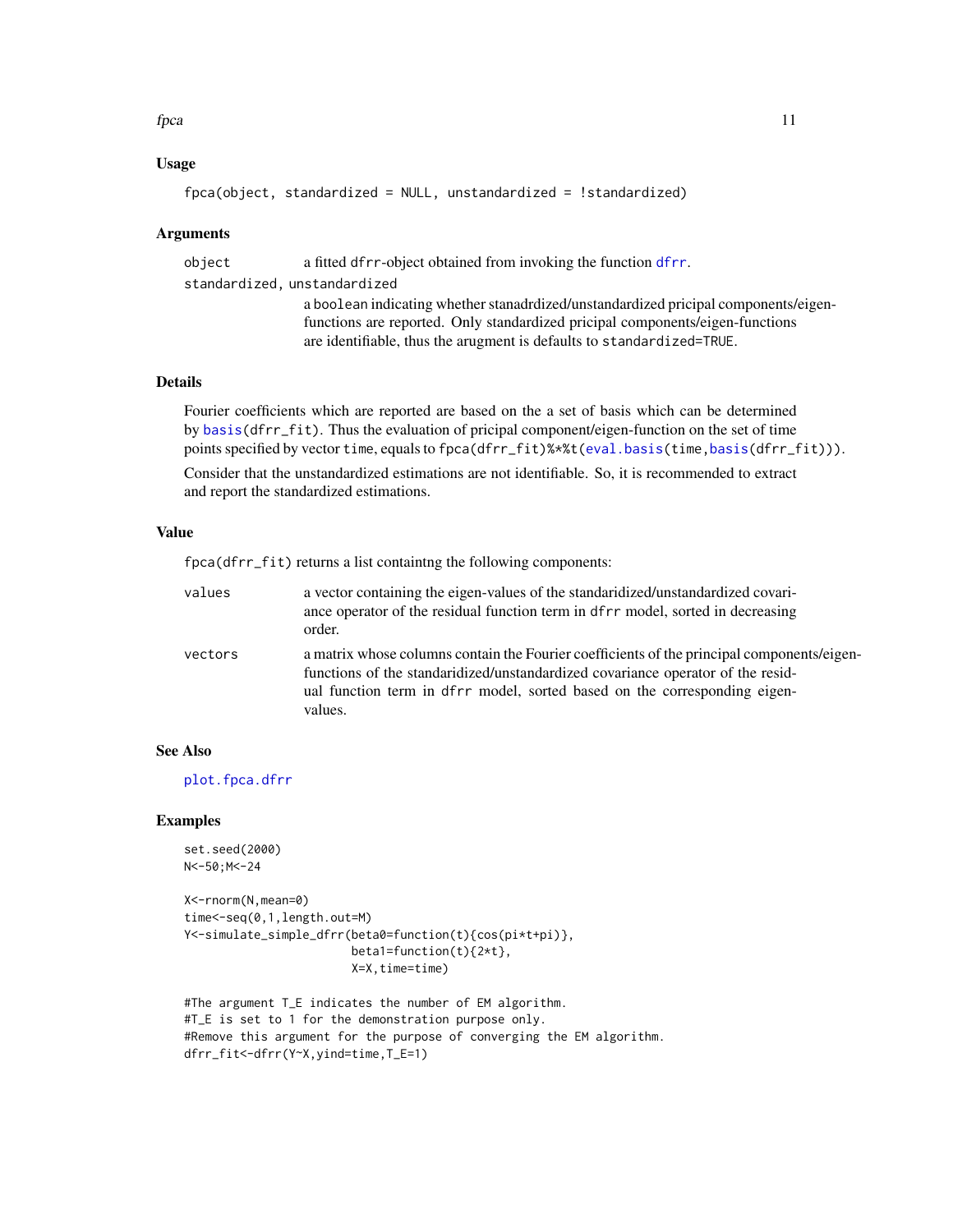<span id="page-11-0"></span>12 madras

fpcs<-fpca(dfrr\_fit) plot(fpcs,plot.eigen.functions=TRUE,plot.contour=TRUE,plot.3dsurface = TRUE)

madras *Madras Longitudinal Schizophrenia Study.*

#### Description

Monthly records of presence/abscence of psychiatric symptom 'thought disorder' of 86 patients over the first year after initial hospitalisation for disease.

#### Usage

madras

# Format

A data frame with 1032 observations and 5 variables

id identification number of a patient

**y** response 'thought disorder':  $0 =$  absent,  $1 =$  present

month month since hospitalisation

age age indicator:  $0 =$  less than 20 years,  $1 = 20$  or over

**gender** sex indicator:  $0 =$  male,  $1 =$  female

#### Source

Diggle PJ, Heagerty P, Liang KY, Zeger SL (2002). The analysis of Longitudinal Data, second ed., pp. 234-43. Oxford University Press, Oxford. <http://faculty.washington.edu/heagerty/Books/AnalysisLongitudinal/datasets.html>

# References

Jokinen J. Fast estimation algorithm for likelihood-based analysis of repeated categorical responses. *Computational Statistics and Data Analysis* 2006; 51:1509-1522.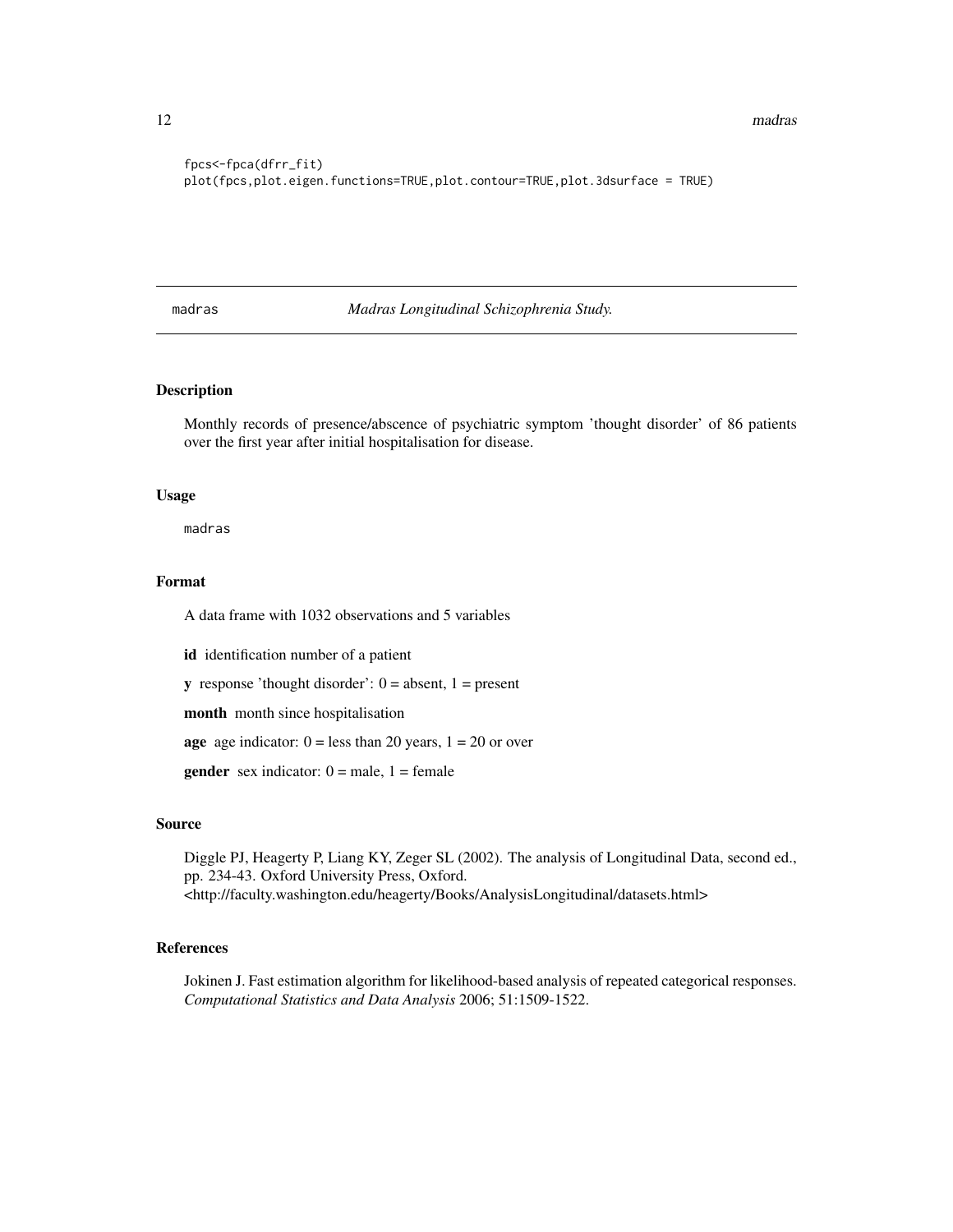<span id="page-12-2"></span><span id="page-12-0"></span>model.matrix.dfrr *Obtain model matrix for a dfrr fit*

# Description

Obtain model matrix for a dfrr fit

#### Usage

```
## S3 method for class 'dfrr'
model.matrix(object, ...)
```
# Arguments

| object   | a dfrr-object                                                |
|----------|--------------------------------------------------------------|
| $\cdots$ | dot argument, just for consistency with the generic function |

# Details

'@return This function returns the model matrix.

<span id="page-12-1"></span>plot.coef.dfrr *Plot dfrr coefficients*

# Description

Plot a coef.dfrr object. The output is the plot of regression coefficients.

#### Usage

```
## S3 method for class 'coef.dfrr'
plot(x, select = NULL, ask.hit.return = TRUE, ...)
```
# Arguments

| X        | a coef.dfrr-object.                                                                                         |
|----------|-------------------------------------------------------------------------------------------------------------|
| select   | a vector of length one or more of indices of regression coefficients to plot.                               |
|          | ask. hit. return a boolean indicating whether to wait for interaction of the user between any two<br>plots. |
| $\cdots$ | graphical parameters passed to plot.                                                                        |

# Value

This function generates the plot of functional regression coefficients.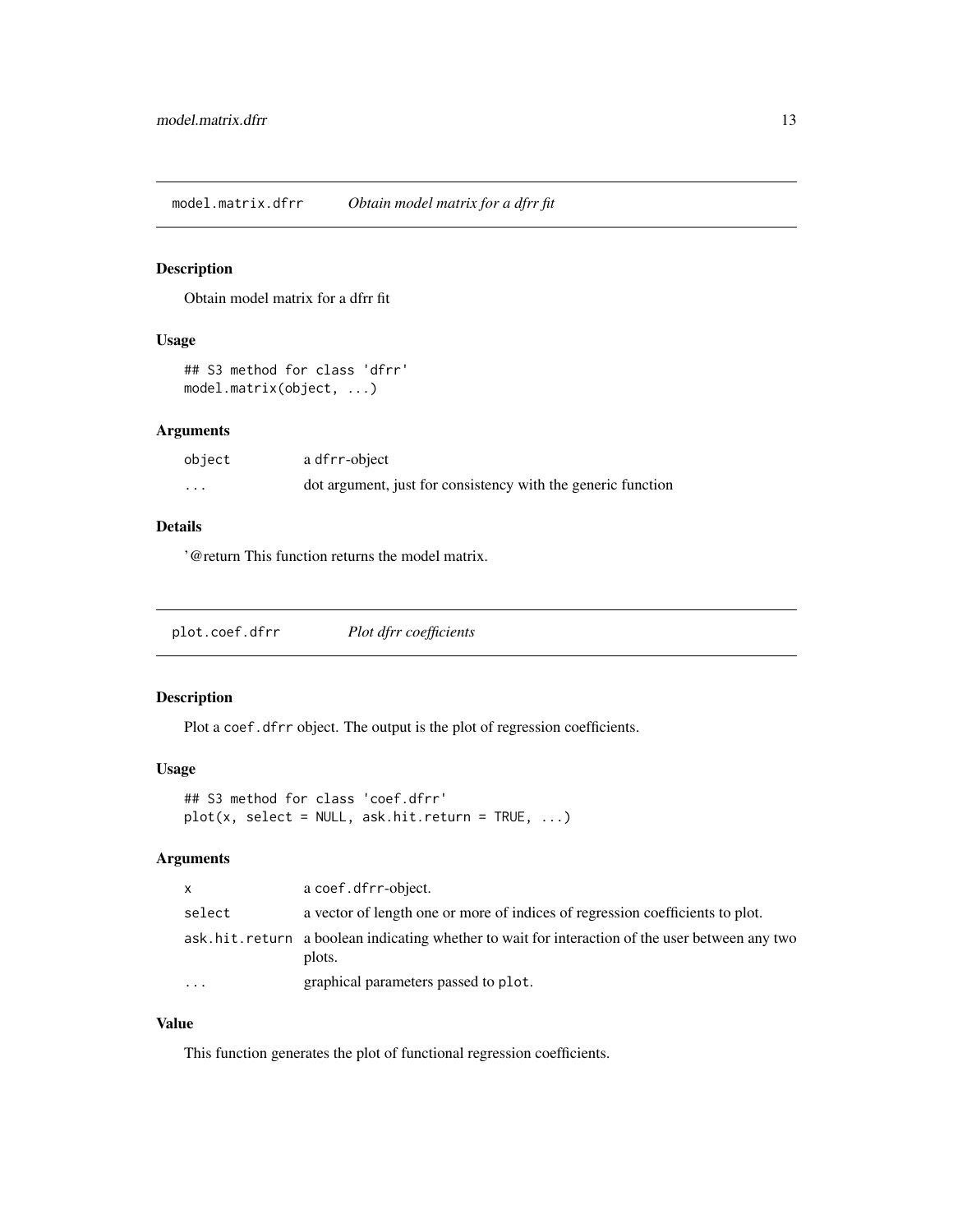#### Examples

```
set.seed(2000)
N<-50;M<-24
X<-rnorm(N,mean=0)
time<-seq(0,1,length.out=M)
Y<-simulate_simple_dfrr(beta0=function(t){cos(pi*t+pi)},
                        beta1=function(t){2*t},
                        X=X,time=time)
#The argument T_E indicates the number of EM algorithm.
#T_E is set to 1 for the demonstration purpose only.
#Remove this argument for the purpose of converging the EM algorithm.
dfrr_fit<-dfrr(Y~X,yind=time,T_E=1)
coefs<-coef(dfrr_fit)
plot(coefs)
```
plot.dfrr *Plot a dfrr fit*

#### Description

Plot the regression coefficients, principal components, kernel function and residuals of a dfrrobject.

# Usage

## S3 method for class 'dfrr'  $plot(x, plot.kernel = TRUE, ...)$ 

#### Arguments

|             | the output of the function fitted.dfrr                                                                                                                                   |
|-------------|--------------------------------------------------------------------------------------------------------------------------------------------------------------------------|
| plot.kernel | a boolean indicating whether plots the kernel function or not. ggplot2-package<br>and plotly-package is required to plot contour and 3d surface of kernel func-<br>tion. |
| .           | graphical parameters passed to plot.coef.dfrr                                                                                                                            |

# Details

The contour plot of the kernel function is produced if the package ggplot2 is installed. Plotting the 3d surface of the kernel function is also depends on the package plotly. To produce the qq-plot, the package car must be installed.

#### Value

This function generates a set of plots, including functional regression coefficients, principal components, 2-d contour and 3d-surface of kernel function, and QQ-plot of residuals.

<span id="page-13-0"></span>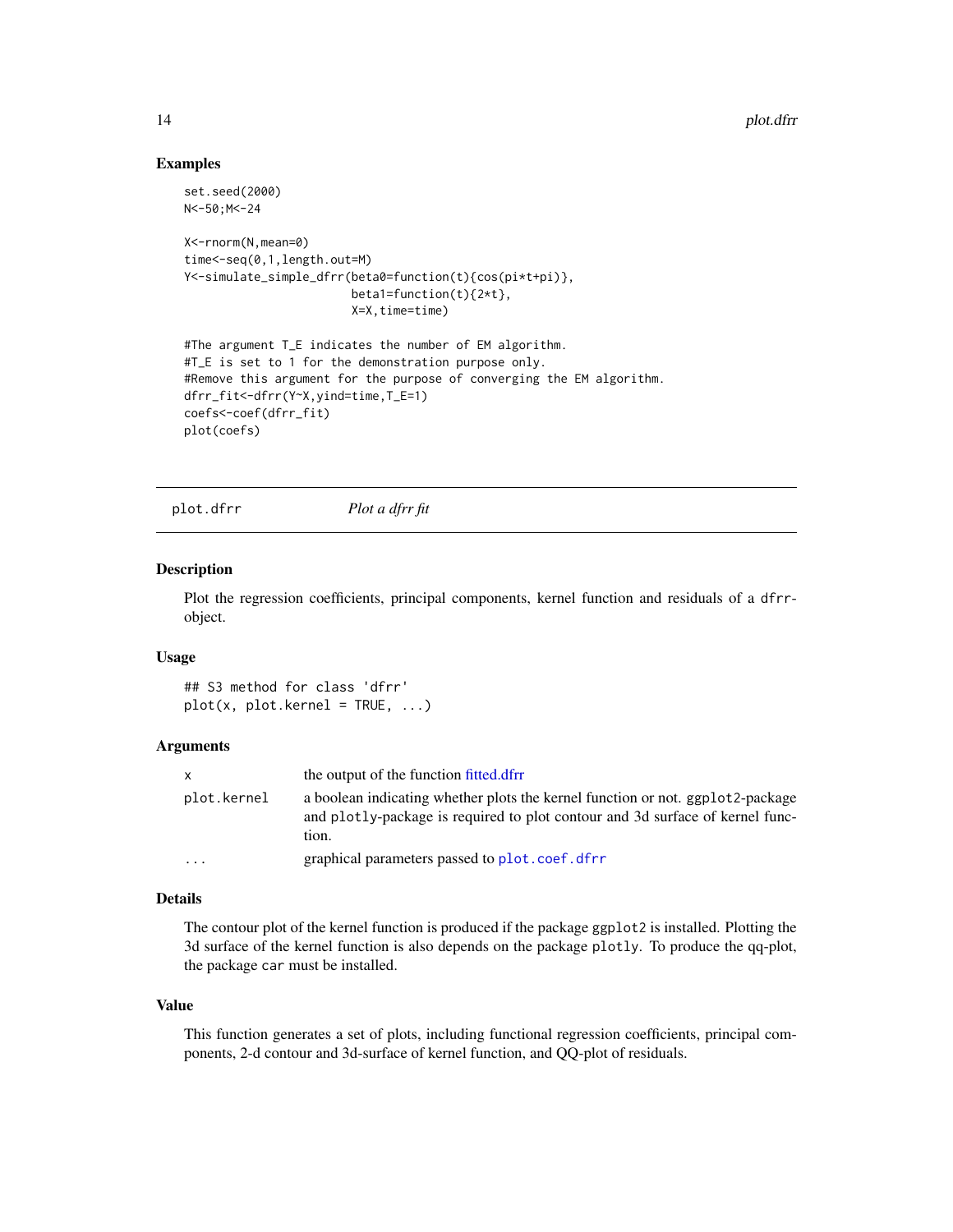# <span id="page-14-0"></span>plot.fitted.dfrr 15

# Examples

```
set.seed(2000)
N<-50;M<-24
```

```
X<-rnorm(N,mean=0)
time<-seq(0,1,length.out=M)
Y<-simulate_simple_dfrr(beta0=function(t){cos(pi*t+pi)},
                        beta1=function(t){2*t},
                        X=X,time=time)
```

```
#The argument T_E indicates the number of EM algorithm.
#T_E is set to 1 for the demonstration purpose only.
#Remove this argument for the purpose of converging the EM algorithm.
dfrr_fit<-dfrr(Y~X,yind=time,T_E=1)
plot(dfrr_fit)
```
<span id="page-14-1"></span>plot.fitted.dfrr *Plot dfrr fitted latent functions*

# Description

Plot a fitted.dfrr object.

# Usage

```
## S3 method for class 'fitted.dfrr'
plot(
 x,
  id = NULL,main = NULL,
  col = "blue",1wd = 2,
  lty = "solid",
  cex.circle = 1,
  col.circle = "black",
 ylim = NULL,
  ...
\mathcal{L}
```
# Arguments

| X  | the output of the function fitted.dfrr                                                                                                                                                 |
|----|----------------------------------------------------------------------------------------------------------------------------------------------------------------------------------------|
| id | a vector of length one or more containing subject ids to plot. Must be matched<br>with rownames ( <response>) or the .obs column of ydata. Defaults to all<br/>subject ids.</response> |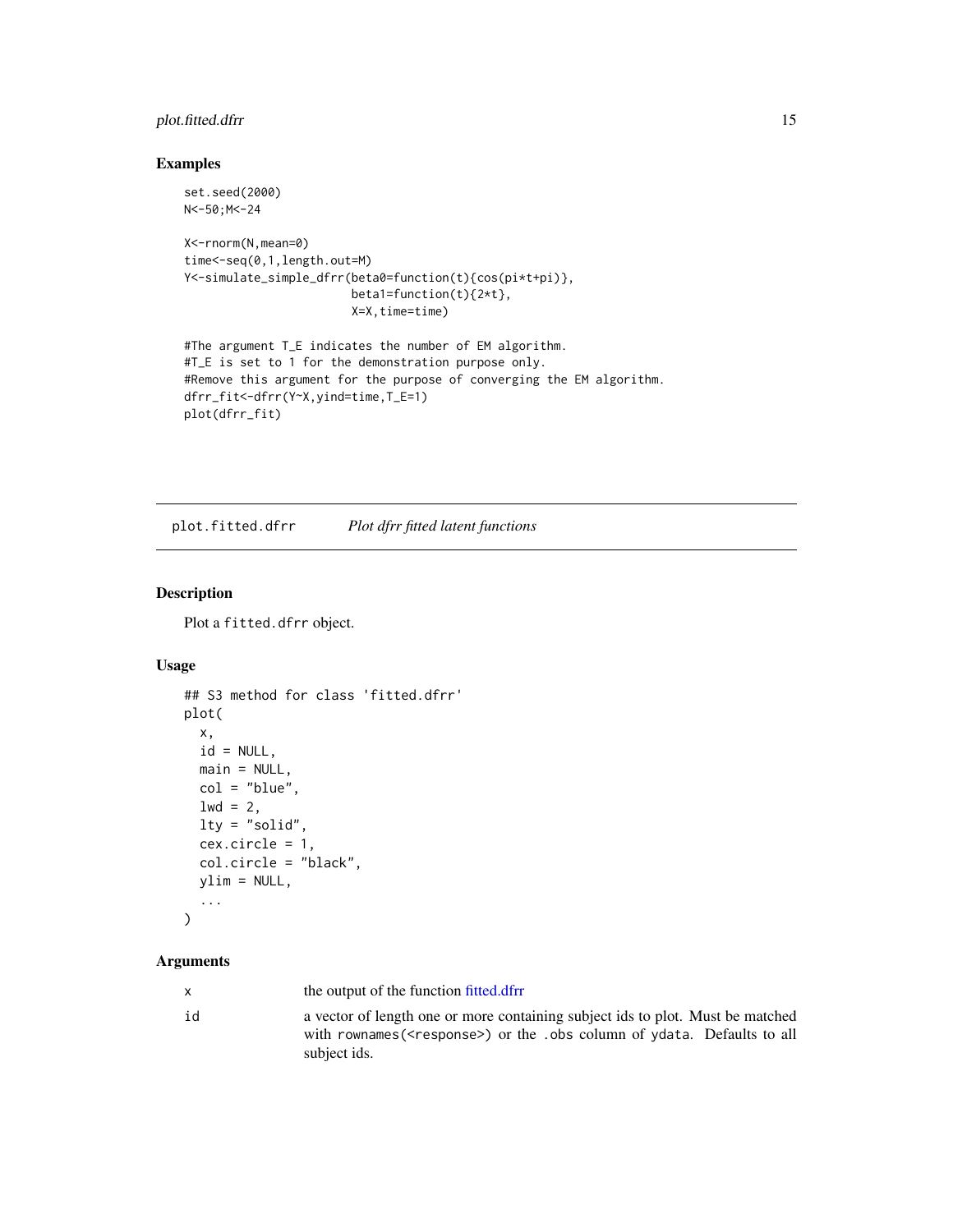<span id="page-15-0"></span>

| main                   | a vector of length one or length (id) containing the title of plots. |  |  |
|------------------------|----------------------------------------------------------------------|--|--|
| col, lwd, lty,         |                                                                      |  |  |
|                        | graphical parameters passed to plot                                  |  |  |
| cex.circle, col.circle |                                                                      |  |  |
|                        | size and color of circles and filled circles.                        |  |  |
| vlim                   | a vector of length two indicating the range of y-axis of the plot.   |  |  |

# Details

The output is the plot of latent curves over the observed binary sequence. The binary sequence is illustrated with circles and filled circles for the values of zero and one, respectively.

#### Value

This function generates plot of fitted curves.

# Examples

```
set.seed(2000)
N<-50;M<-24
```

```
X<-rnorm(N,mean=0)
time<-seq(0,1,length.out=M)
Y<-simulate_simple_dfrr(beta0=function(t){cos(pi*t+pi)},
                        beta1=function(t){2*t},
                        X=X,time=time)
```

```
#The argument T_E indicates the number of EM algorithm.
#T_E is set to 1 for the demonstration purpose only.
#Remove this argument for the purpose of converging the EM algorithm.
dfrr_fit<-dfrr(Y~X,yind=time,T_E=1)
fitteds<-fitted(dfrr_fit)
plot(fitteds)
```
<span id="page-15-1"></span>plot.fpca.dfrr *Plot dfrr functional principal components*

# Description

```
Plot a fpca.dfrr object.
```
# Usage

```
## S3 method for class 'fpca.dfrr'
plot(
  x,
  plot.eigen.functions = TRUE,
```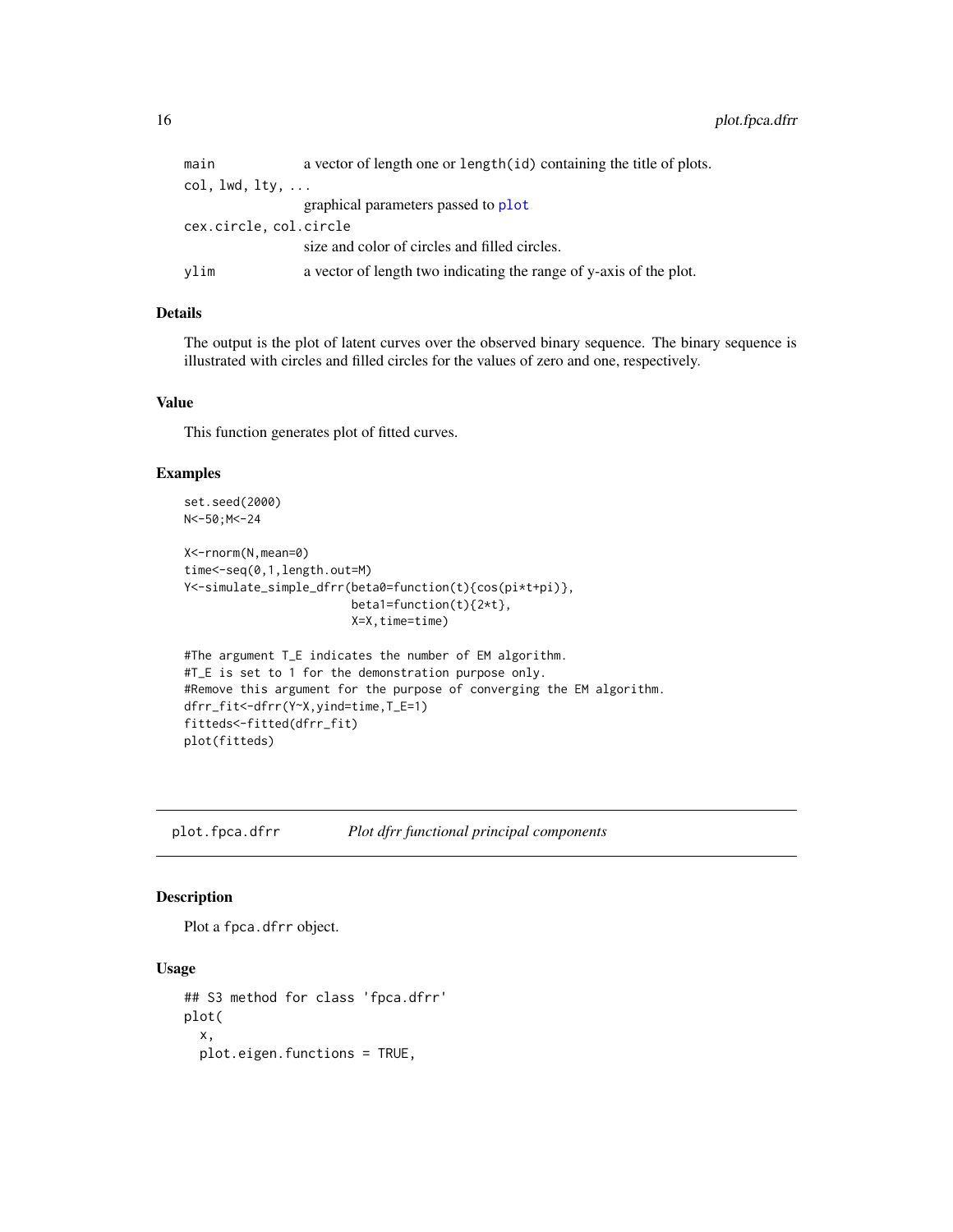# <span id="page-16-0"></span>plot.fpca.dfrr 17

```
select = NULL,
plot.contour = FALSE,
plot.3dsurface = FALSE,
plot.contour.pars = list(breaks = NULL, minor_breaks = NULL, n.breaks = NULL, labels
  = NULL, limits = NULL, colors = NULL, xlab = NULL, ylab = NULL, title = NULL),
plot.3dsurface.pars = list(xlab = NULL, ylab = NULL, zlab = NULL, title = NULL,
  colors = NULL),
ask.hit.return = TRUE,
...
```
# Arguments

)

| $\times$             | a fpca. dfrr-object to be plotted. It is the output of the function fpca()                                                                                              |  |  |  |  |  |
|----------------------|-------------------------------------------------------------------------------------------------------------------------------------------------------------------------|--|--|--|--|--|
| plot.eigen.functions |                                                                                                                                                                         |  |  |  |  |  |
|                      | a boolean indicating whether to print the principal components/eigen-functions.<br>Defaults to TRUE.                                                                    |  |  |  |  |  |
| select               | a vector of length one or more of indices of eigenfunctions to be plotted.                                                                                              |  |  |  |  |  |
| plot.contour         | a boolean indicating whether to print the contour plot of the kernel function. It<br>requires ggplot2-package to be installed. Defaults to FALSE.                       |  |  |  |  |  |
|                      | plot. 3dsurface a boolean indicating whether to print the 3d surface plot of the kernel function.<br>It requires the package plotly to be installed. Defaults to FALSE. |  |  |  |  |  |
| plot.contour.pars    |                                                                                                                                                                         |  |  |  |  |  |
|                      | a named list of graphical parameters passed to the function ggplot.                                                                                                     |  |  |  |  |  |
| plot.3dsurface.pars  |                                                                                                                                                                         |  |  |  |  |  |
|                      | a named list of graphical parameters passed to the function plot_ly.                                                                                                    |  |  |  |  |  |
|                      | ask.hit.return a boolean indicating whether to wait for interaction of the user between any two<br>plots.                                                               |  |  |  |  |  |
| $\cdot$              | graphical parameters passed to plot function in drawing 2D eigenfunctions.                                                                                              |  |  |  |  |  |

#### Details

This function plots the functional principal components, contour plot and 3d surface of the kernel function.

If [ggplot2-package](#page-0-0) is installed, the contour plot of the kernel function is produced by setting the argument plot.contour=TRUE. Some graphical parameters of the contour plot can be modified by setting the (optional) argument plot.contour.pars.

If the package [plotly](#page-0-0) is installed, the 3d surface of the kernel function is produced by setting the argument plot.3dsurface=TRUE. Some graphical parameters of the 3d surface can be modified by setting the (optional) argument plot.3dsurface.pars.

#### Value

This function generates the plot of principal components.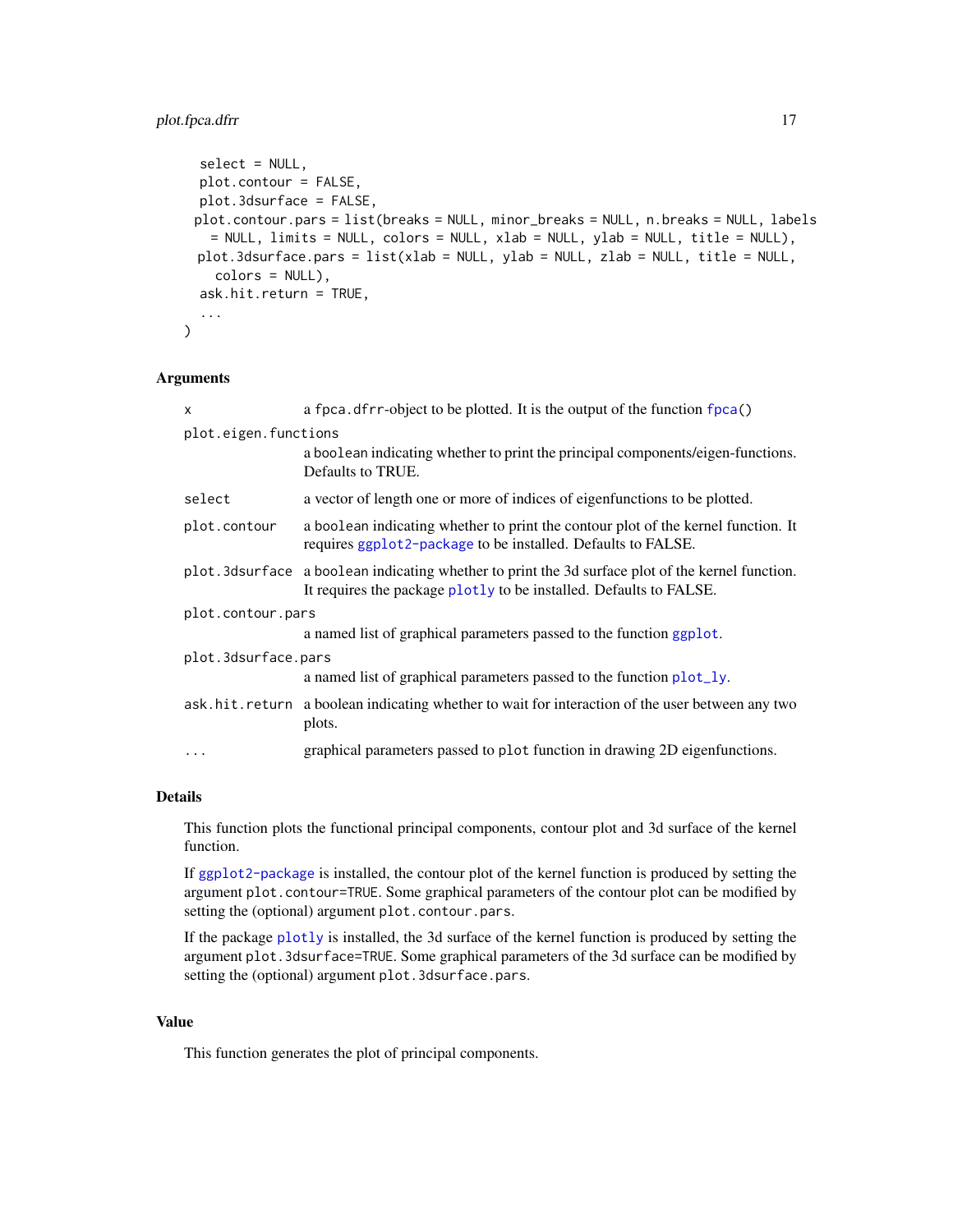# Examples

```
set.seed(2000)
N<-50;M<-24
X<-rnorm(N,mean=0)
time<-seq(0,1,length.out=M)
Y<-simulate_simple_dfrr(beta0=function(t){cos(pi*t+pi)},
                        beta1=function(t){2*t},
                        X=X,time=time)
 #The argument T_E indicates the number of EM algorithm.
#T_E is set to 1 for the demonstration purpose only.
#Remove this argument for the purpose of converging the EM algorithm.
dfrr_fit<-dfrr(Y~X,yind=time,T_E=1)
fpcs<-fpca(dfrr_fit)
plot(fpcs,plot.eigen.functions=TRUE,plot.contour=TRUE,plot.3dsurface=TRUE)
```
<span id="page-17-1"></span>plot.predict.dfrr *Plot dfrr predictions*

# Description

Plot a predict.dfrr object.

# Usage

```
## S3 method for class 'predict.dfrr'
plot(
  x,
 id = NULL,main = id,
 col = "blue",1wd = 2,
 lty = "solid",
 cex.circle = 1,
 col.circle = "black",
 ylim = NULL,
  ...
)
```
### Arguments

|      | a predict.dfrr-object                                                                                                                   |
|------|-----------------------------------------------------------------------------------------------------------------------------------------|
| id   | a vector of length one or more containing subject ids to plot. Must be matched<br>with rownames (newdata). Defaults to all subject ids. |
| main | a vector of length one or length (id) containing the title of plots.                                                                    |

<span id="page-17-0"></span>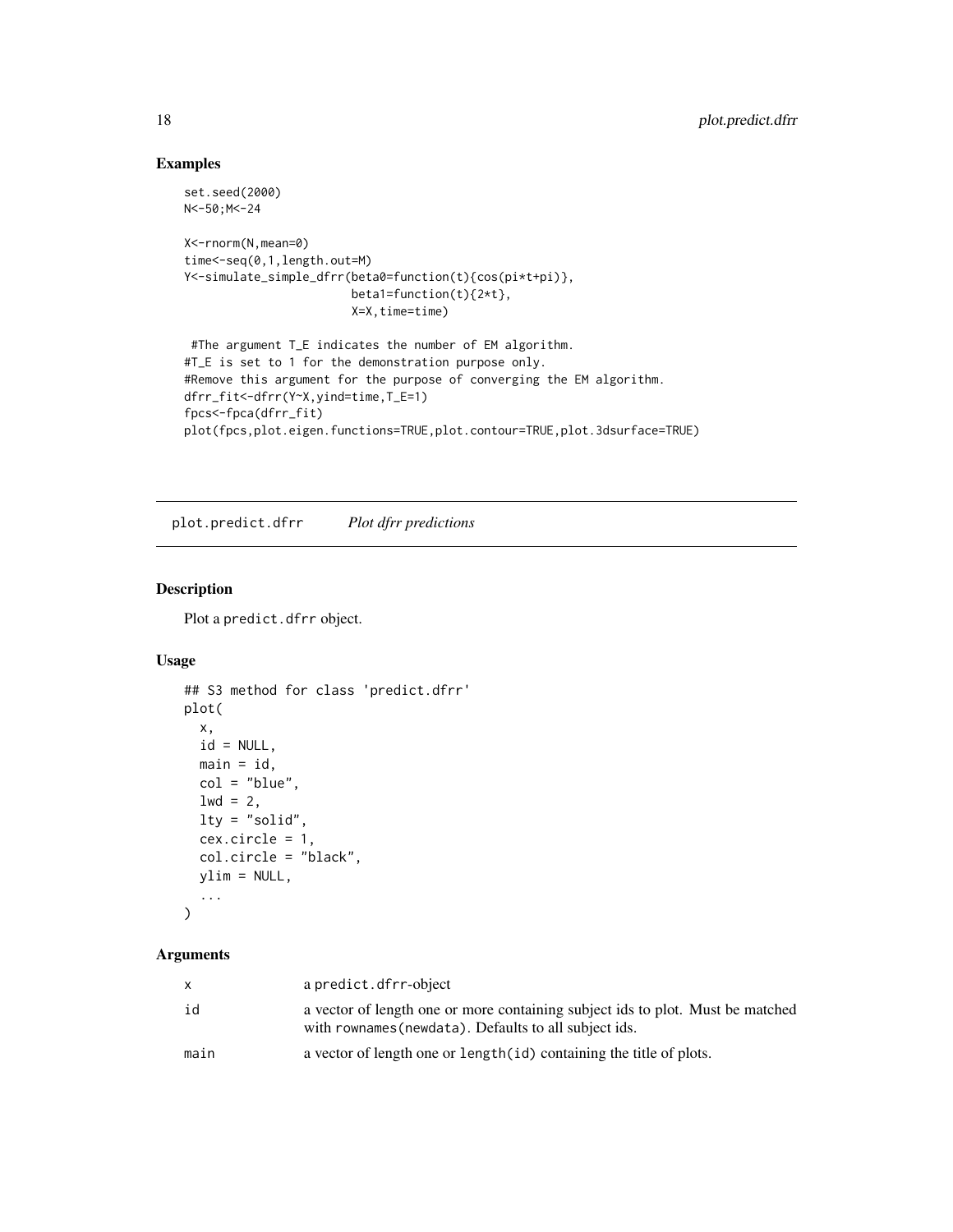<span id="page-18-0"></span>

| $col,$ lwd, $lty,$ $\ldots$ |                                                                    |
|-----------------------------|--------------------------------------------------------------------|
|                             | graphical parameters passed to plot                                |
| cex.circle.col.circle       |                                                                    |
|                             | size and color of circles and filled circles.                      |
| vlim                        | a vector of length two indicating the range of y-axis of the plot. |

### Details

The output is the plot of predictions of latent functions given the new covariates. For the case in which newydata is also given, the predictions are plotted over the observed binary sequence. The binary sequence is illustrated with circles and filled circles for the values of zero and one, respectively.

#### Value

This function generates the plot of predictions.

# References

Choi, H., & Reimherr, M. A geometric approach to confidence regions and bands for functional parameters . *Journal of the Royal Statistical Society, Series B Statistical methodology* 2018; 80:239- 260.

#### Examples

```
set.seed(2000)
N<-50;M<-24
X<-rnorm(N,mean=0)
time<-seq(0,1,length.out=M)
Y<-simulate_simple_dfrr(beta0=function(t){cos(pi*t+pi)},
                        beta1=function(t){2*t},
                        X=X,time=time)
 #The argument T_E indicates the number of EM algorithm.
#T_E is set to 1 for the demonstration purpose only.
#Remove this argument for the purpose of converging the EM algorithm.
dfrr_fit<-dfrr(Y~X,yind=time,T_E=1)
newdata<-data.frame(X=c(1,0))
  preds<-predict(dfrr_fit,newdata=newdata)
  plot(preds)
newdata<-data.frame(X=c(1,0))
newydata<-data.frame(.obs=rep(1,5),.index=c(0.0,0.1,0.2,0.3,0.7),.value=c(1,1,1,0,0))
preds<-predict(dfrr_fit,newdata=newdata,newydata = newydata)
plot(preds)
```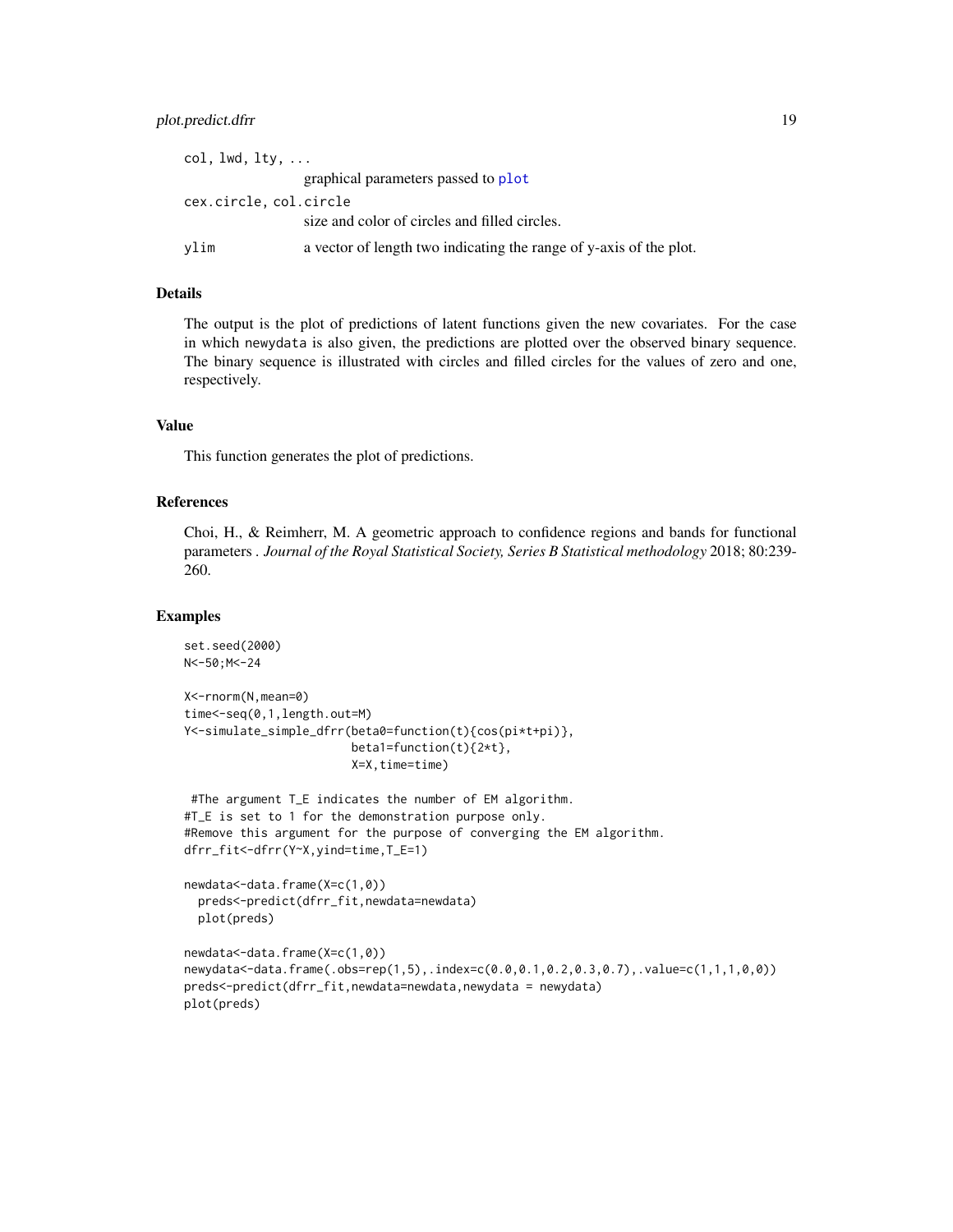# <span id="page-19-2"></span><span id="page-19-1"></span><span id="page-19-0"></span>Description

The output gives the qq-plot of estimated measurment error.

#### Usage

```
## S3 method for class 'residuals.dfrr'
plot(x, \ldots)## S3 method for class 'dfrr'
qq(x, \ldots)
```
#### Arguments

| X                       | a residuals.dfrr-object.                    |
|-------------------------|---------------------------------------------|
| $\cdot$ $\cdot$ $\cdot$ | graphical parameters passed to car:: qqPlot |

#### Value

This function generates the QQ-plot of residuals.

# Examples

```
N<-50;M<-24
```

```
X<-rnorm(N,mean=0)
time<-seq(0,1,length.out=M)
Y<-simulate_simple_dfrr(beta0=function(t){cos(pi*t+pi)},
                       beta1=function(t){2*t},X=X,time=time)
```

```
#The argument T_E indicates the number of EM algorithm.
#T_E is set to 1 for the demonstration purpose only.
#Remove this argument for the purpose of converging the EM algorithm.
dfrr_fit<-dfrr(Y~X,yind=time,T_E=1)
resid<-residuals(dfrr_fit)
plot(resid)
# We can also use the qq function to draw the QQ-plot.
```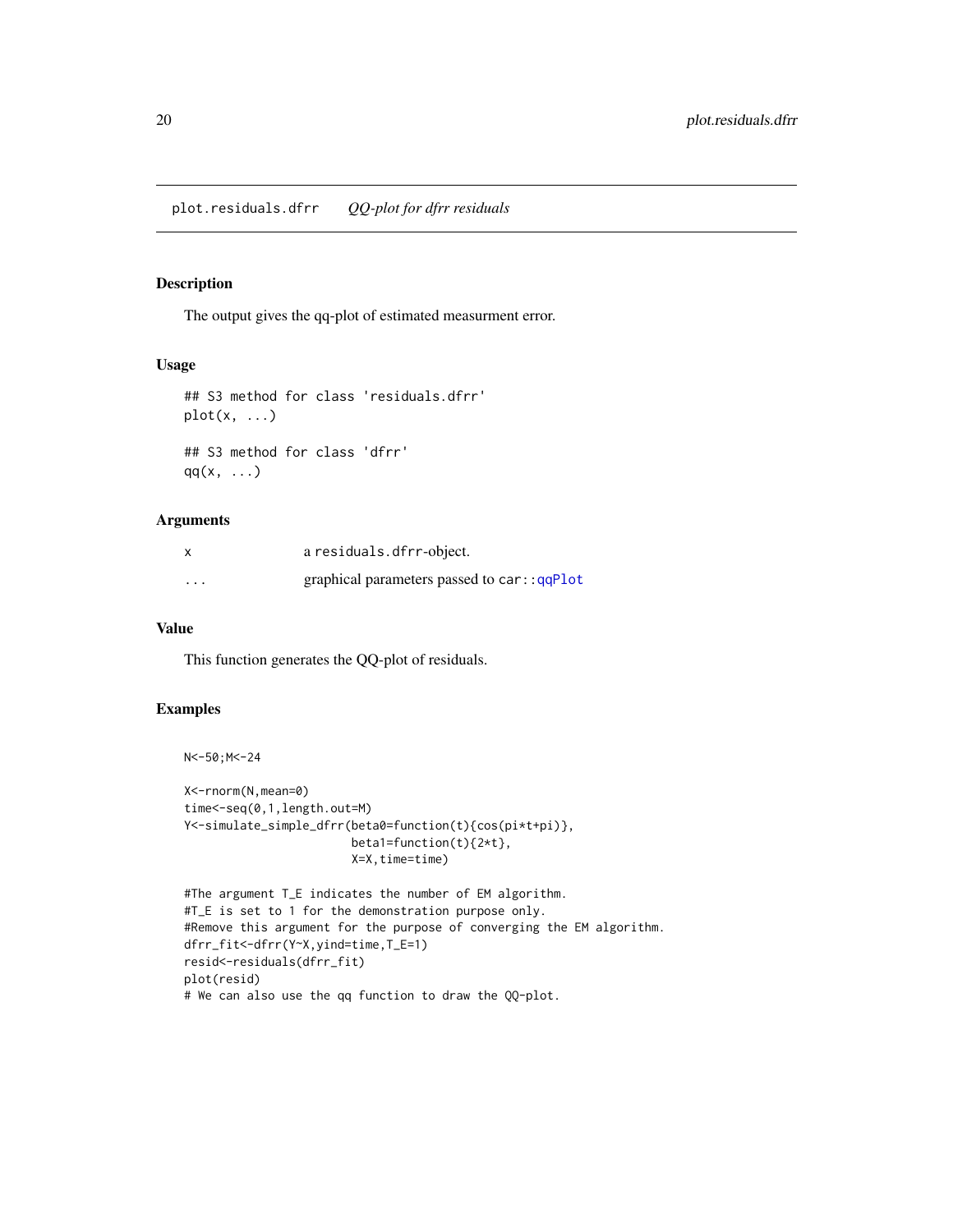<span id="page-20-1"></span><span id="page-20-0"></span>

# Description

Takes a dfrr-object created by [dfrr\(](#page-5-1)) and returns predictions given a new set of values for a model covariates and an optional ydata-like data.frame of observations for the dichotomized response.

# Usage

```
## S3 method for class 'dfrr'
predict(
 object,
 newdata,
  newydata = NULL,
  standardized = NULL,
  unstandardized = !standardized,
  return.fourier.coefs = NULL,
  return.evaluations = !return.fourier.coefs,
  time_to_evaluate = NULL,
  ...
)
```
# Arguments

| object                                   | a fitted dfrr-object obtained from invoking the function dfrr.                                                                                                                                                         |
|------------------------------------------|------------------------------------------------------------------------------------------------------------------------------------------------------------------------------------------------------------------------|
| newdata                                  | a data. frame containing the values of all of the model covariates at which the<br>latent functional response is going to be predicted.                                                                                |
| newydata                                 | (optional) a ydata-like data. frame containing the values of dichotomized re-<br>sponse sparsly observed in the domain of function.                                                                                    |
| standardized, unstandardized             |                                                                                                                                                                                                                        |
|                                          | a boolean indicating whether stanadrdized/unstandardized predictions are re-<br>ported. Defaults to standardized=TRUE.                                                                                                 |
| return.fourier.coefs, return.evaluations |                                                                                                                                                                                                                        |
|                                          | a boolean indicating whether the Fourier coefficients of predictions are returned<br>(return.fourier.coefs=TRUE), or evaluations of the predictions (return.evaluations=TRUE).<br>Defaults to return.evaluations=TRUE. |
| time_to_evaluate                         |                                                                                                                                                                                                                        |
|                                          | a numeric vector indicating the set of time points for evaluating the predictions,<br>for the case of return, evaluations=TRUE.                                                                                        |
| $\cdots$                                 | dot argument, just for consistency with the generic function                                                                                                                                                           |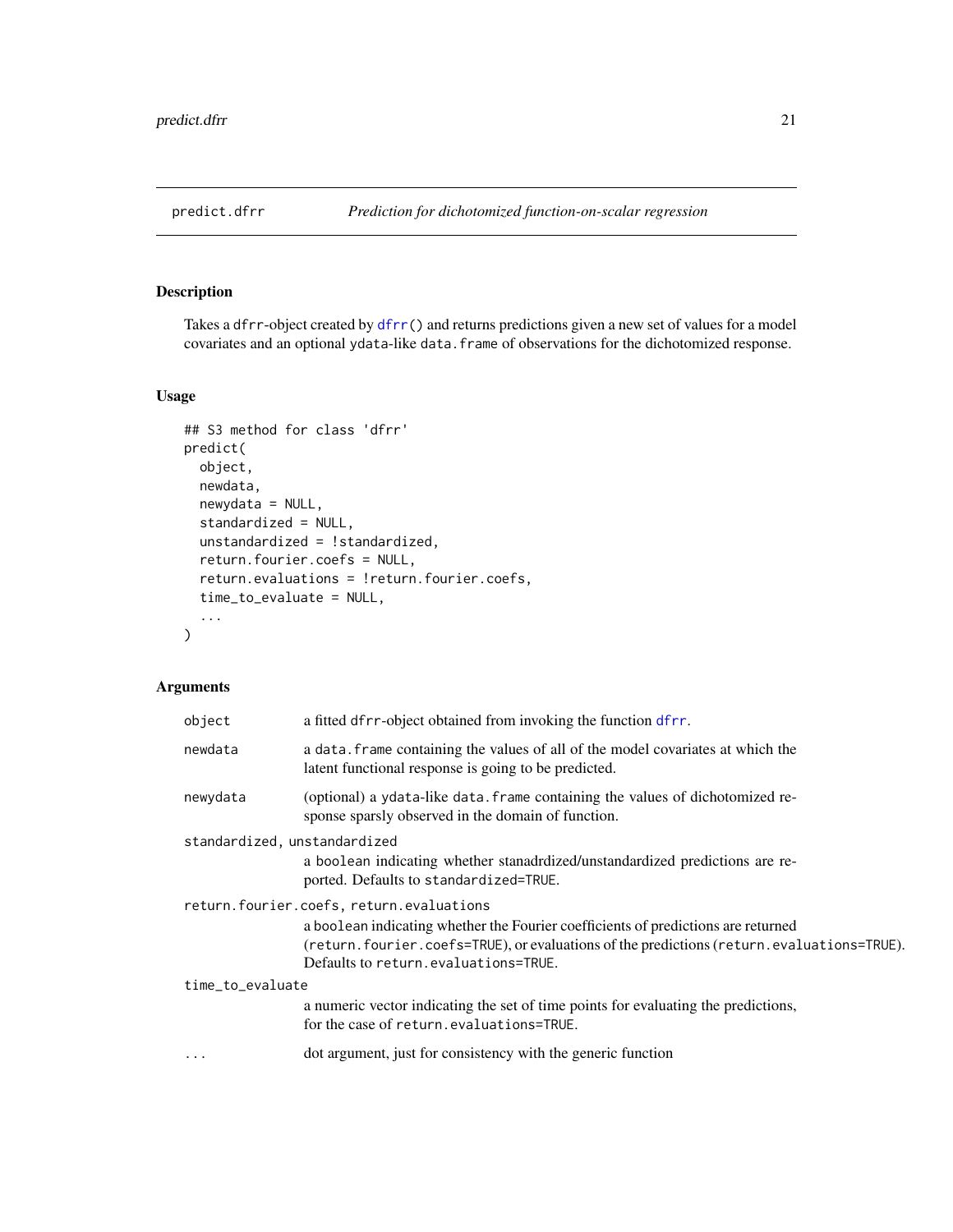# Details

This function will return either the Fourier coefficients or the evaluation of predictions. Fourier coefficients which are reported are based on the a set of basis which can be determined by [basis\(](#page-2-1)dfrr\_fit). Thus the evaluation of predictions on the set of time points specified by vector time, equals to fitted(dfrr\_fit,return.fourier.coefs=T)%\*%t[\(eval.basis\(](#page-0-0)time[,basis\(](#page-2-1)dfrr\_fit))).

# Value

This function returns a matrix of dimension NxM or NxJ, depending the argument 'return.evaluations'. If return.evaluations=FALSE, the returned matrix is NxJ, where N denotes the sample size (the number of rows of the argument 'newData'), and J denotes the number of basis functions. Then, the NxJ matrix is the fourier coefficients of the predicted curves. If return.evaluations=TRUE, the returned matrix is NxM, where M is the length of the argument time\_to\_evaluate. Then, the NxM matrix is the predicted curves evaluated at time points given in time\_to\_evaluate.

#### See Also

[plot.predict.dfrr](#page-17-1)

#### Examples

```
set.seed(2000)
N<-50;M<-24
X<-rnorm(N,mean=0)
time<-seq(0,1,length.out=M)
Y<-simulate_simple_dfrr(beta0=function(t){cos(pi*t+pi)},
                        beta1=function(t){2*t},
                        X=X,time=time)
#The argument T_E indicates the number of EM algorithm.
#T_E is set to 1 for the demonstration purpose only.
#Remove this argument for the purpose of converging the EM algorithm.
dfrr_fit<-dfrr(Y~X,yind=time,T_E=1)
newdata<-data.frame(X=c(1,0))
 preds<-predict(dfrr_fit,newdata=newdata)
 plot(preds)
newdata<-data.frame(X=c(1,0))
newydata<-data.frame(.obs=rep(1,5),.index=c(0.0,0.1,0.2,0.3,0.7),.value=c(1,1,1,0,0))
preds<-predict(dfrr_fit,newdata=newdata,newydata = newydata)
plot(preds)
```
<span id="page-21-0"></span>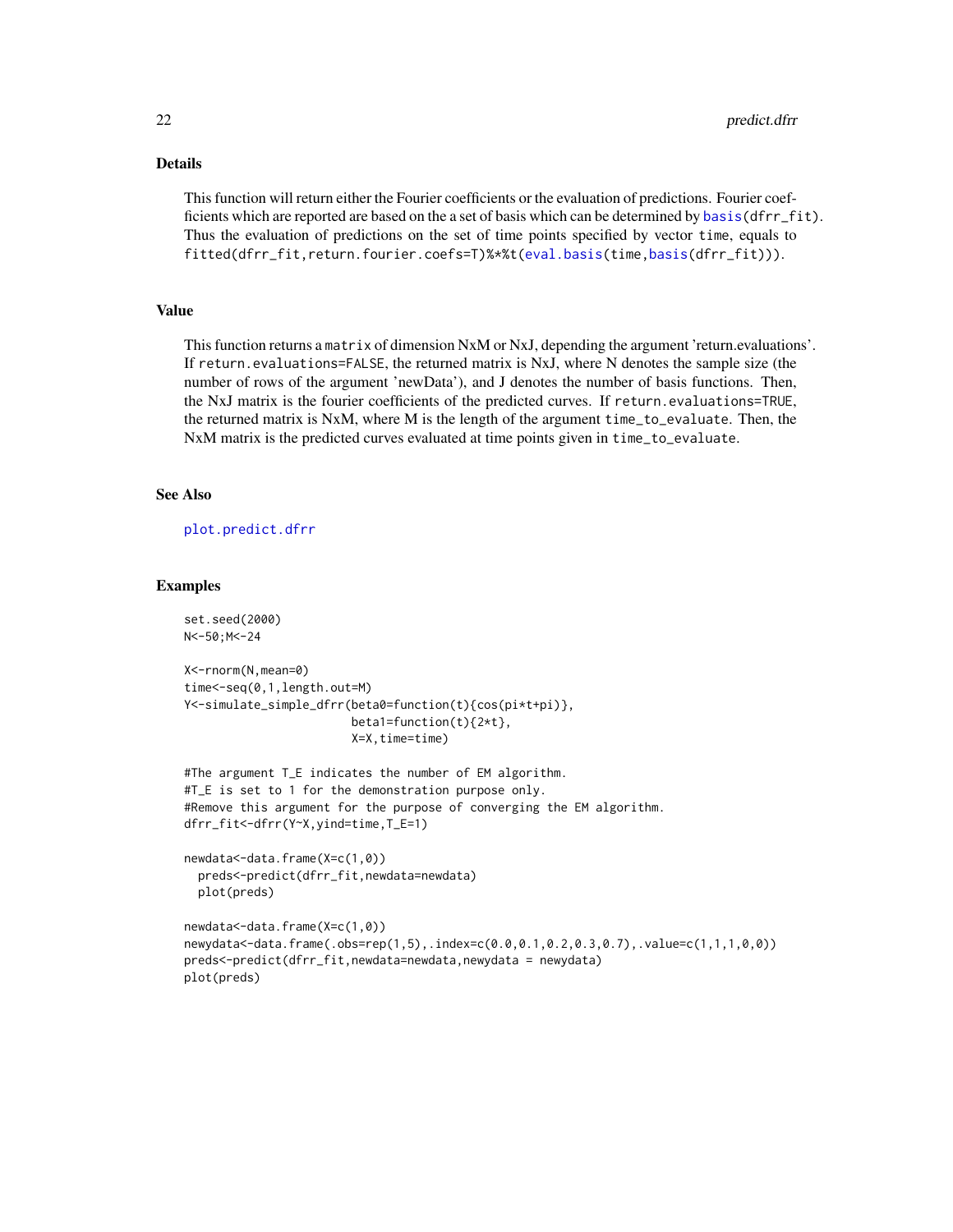<span id="page-22-0"></span>

# Description

This is a generic function for qq() method.

#### Usage

 $qq(x, \ldots)$ 

#### Arguments

|          | an dfrr-fit object                    |
|----------|---------------------------------------|
| $\cdots$ | extra parameters passed to S3 methods |

# Value

This function generates the QQ-plot of residuals.

<span id="page-22-1"></span>

| residuals.dfrr |  | Obtain residuals for a dfrr model |
|----------------|--|-----------------------------------|
|                |  |                                   |

# Description

Returns the residuals of a fitted dfrr model. A dfrr model is of the form:

$$
Y_i(t) = I(W_i(t) > 0),
$$

in which  $I(.)$  is the indicator function and  $W_i(t) = Z_i(t) + \epsilon_i(t) \times \sigma^2$ , where  $Z_i(t)$  is the functional part of the model and  $epsilon_i(t) \times \sigma^2$  is the measurement error. The functional part of the model, consisting a location and a residual function of the form:

$$
Z_i(t) = \sum_{j=1}^q \beta_j(t) * x_{ji} + \varepsilon_i(t),
$$

and  $\epsilon_i(t)$  are iid standard normal for each i and t. The residuals reported in the output of this functions is the estimation of the measurement error of the model i.e.  $\epsilon_i(t) \times \sigma^2$ , which is estimated by:

$$
E(W_i(t) - Z_i(t) | Y_i(t)).
$$

#### Usage

```
## S3 method for class 'dfrr'
residuals(object, standardized = NULL, unstandardized = !standardized, ...)
```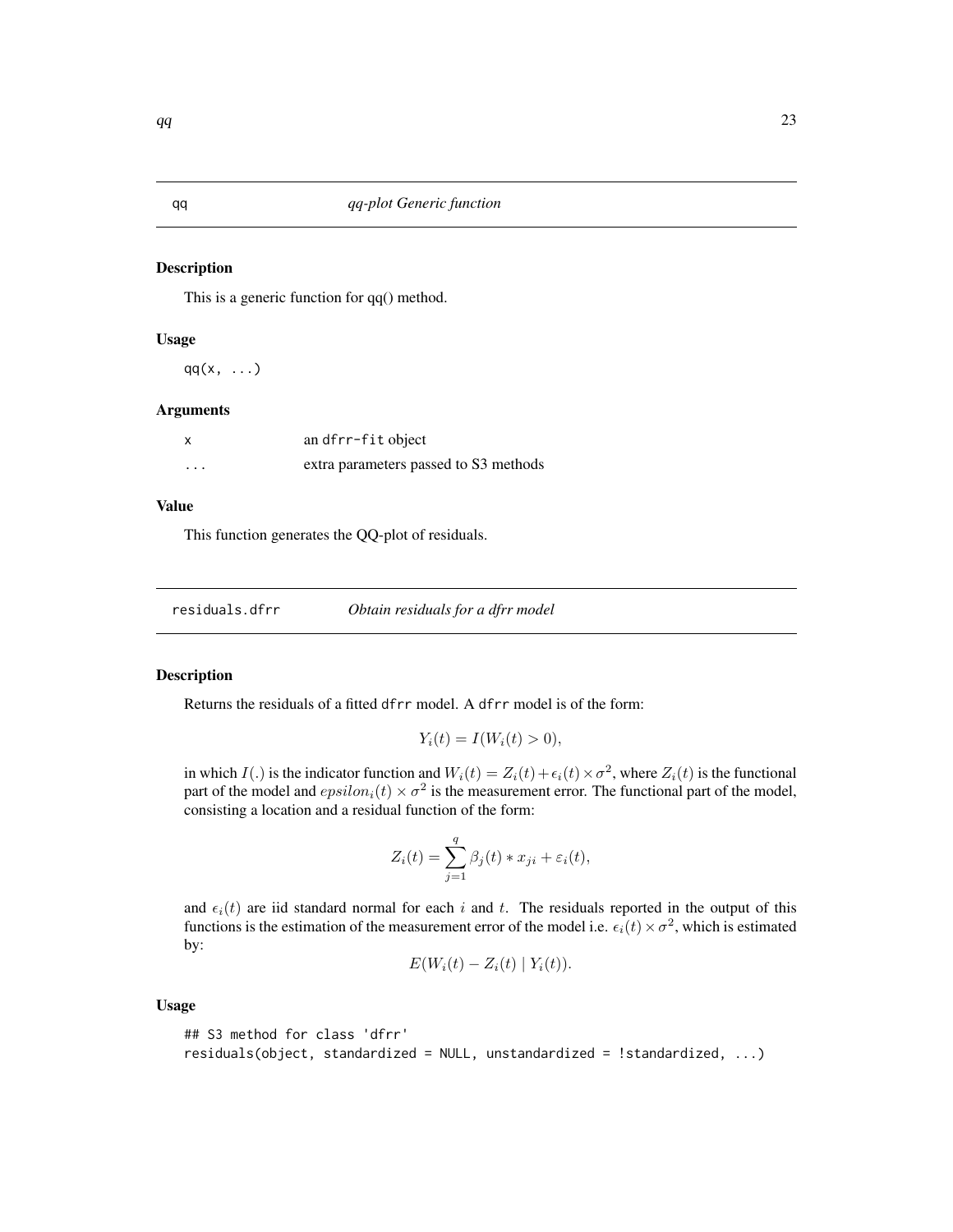#### <span id="page-23-0"></span>Arguments

| object | a fitted dfrr-object obtained from invoking the function dfrr.                   |
|--------|----------------------------------------------------------------------------------|
|        | standardized, unstandardized                                                     |
|        | a boolean indicating whether stanadrdized/unstandardized residuals are reported. |
|        | Defaults to standardized=TRUE.                                                   |
| .      | dot argument, just for consistency with the generic function                     |

#### Value

This function returns either a matrix or a data.frame. If the argument ydata is specified, the return value is 'ydata' with a column added, namely 'residual'. Otherwise, the return value is a matrix of residuals of dimension NxM where N is the number of sample curves, and M is the length of argument 'yind' passed to the function dfrr.

# See Also

[plot.residuals.dfrr](#page-19-1), [qq.dfrr](#page-19-2)

# Examples

```
set.seed(2000)
N<-50;M<-24
```

```
X<-rnorm(N,mean=0)
time<-seq(0,1,length.out=M)
Y<-simulate_simple_dfrr(beta0=function(t){cos(pi*t+pi)},
                        beta1=function(t){2*t},
                        X=X,time=time)
```

```
#The argument T_E indicates the number of EM algorithm.
#T_E is set to 1 for the demonstration purpose only.
#Remove this argument for the purpose of converging the EM algorithm.
dfrr_fit<-dfrr(Y~X,yind=time,T_E=1)
resid<-residuals(dfrr_fit)
```
plot(resid) # We can also use the qq function to draw the QQ-plot.

simulate\_simple\_dfrr *Simulating a Simple* dfrr *Model*

### Description

Simulation from a simple dfrr model:

$$
Y_i(t) = I(\beta_0(t) + \beta_1(t) * x_i + \varepsilon_i(t) + \epsilon_i(t) \times \sigma^2 > 0),
$$

where  $I(.)$  is the indicator function,  $\varepsilon_i$  is a Gaussian random function, and  $\epsilon_i(t)$  are iid standard normal for each i and t independent of  $\varepsilon_i$ . For demonstration purpose only.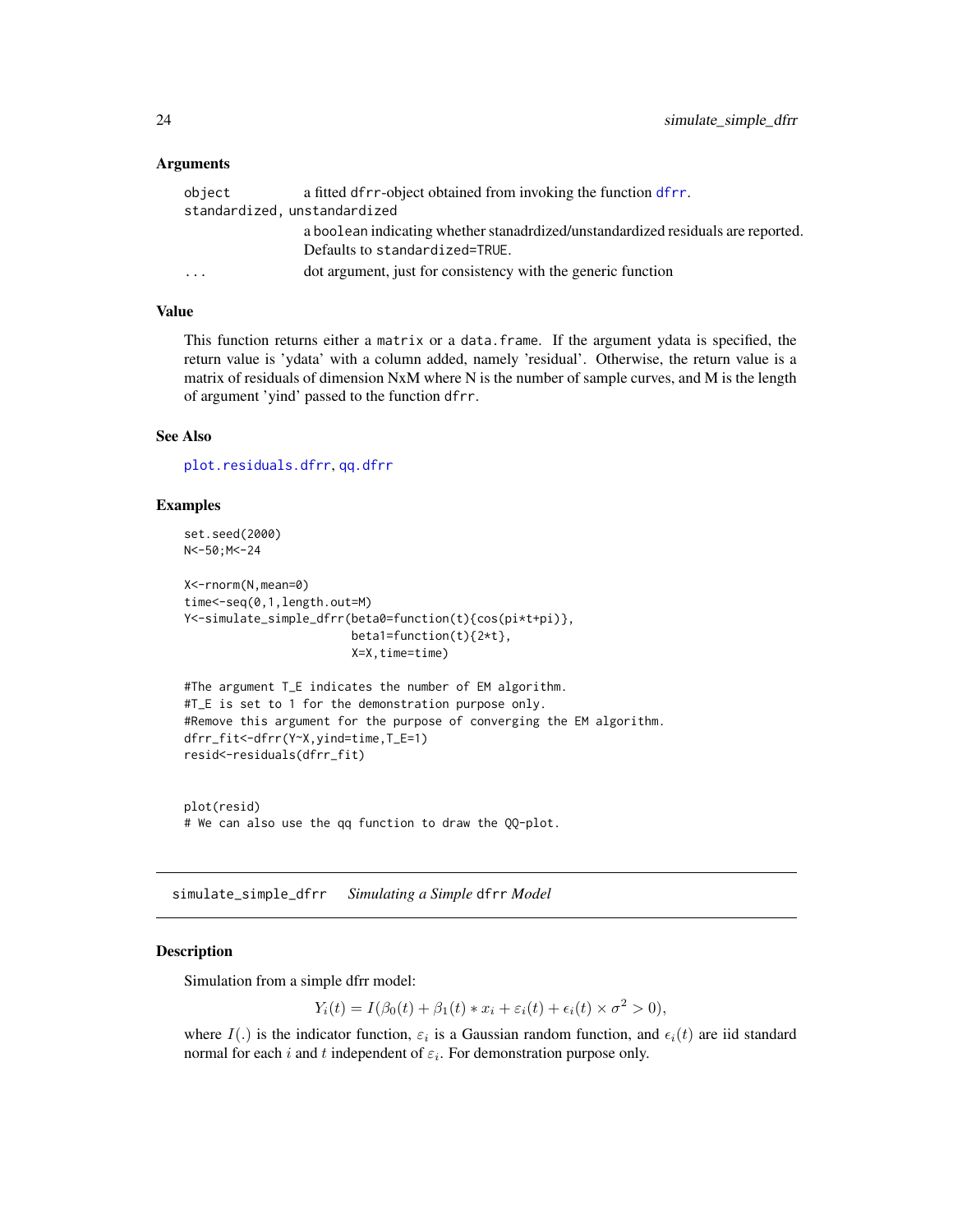# <span id="page-24-0"></span>summary.dfrr 25

# Usage

```
simulate_simple_dfrr(
 beta\theta = function(t) { cos(pi * t + pi) },
 beta1 = function(t) { 2 * t },
 X = rnorm(50),
 time = seq(0, 1, length.out = 24),
  sigma2 = 0.2)
```
# Arguments

| beta0, beta1 | (optional) functional intercept and slope parameters                             |
|--------------|----------------------------------------------------------------------------------|
| X.           | an (optional) vector consists of scalar covariate                                |
| time         | an (optional) vector of time points for which, each sample curve is observed at. |
| sigma2       | variance of the measurement error in the dfrr model                              |

#### Value

This function returns a martix of binary values of dimension NxM where N denotes the length of X and M stands for the length of time.

# Examples

```
N<-50;M<-24
X<-rnorm(N,mean=0)
time<-seq(0,1,length.out=M)
Y<-simulate_simple_dfrr(beta0=function(t){cos(pi*t+pi)},
                        beta1 = function(t){2*t},X=X,time=time)
```
<span id="page-24-1"></span>summary.dfrr *Summary for a dfrr fit*

### Description

Summarise a fitted dfrr-object. Not implemented.

# Usage

## S3 method for class 'dfrr' summary(object, ...)

# Arguments

| object   | a dfrr-object                                                |
|----------|--------------------------------------------------------------|
| $\cdots$ | dot argument, just for consistency with the generic function |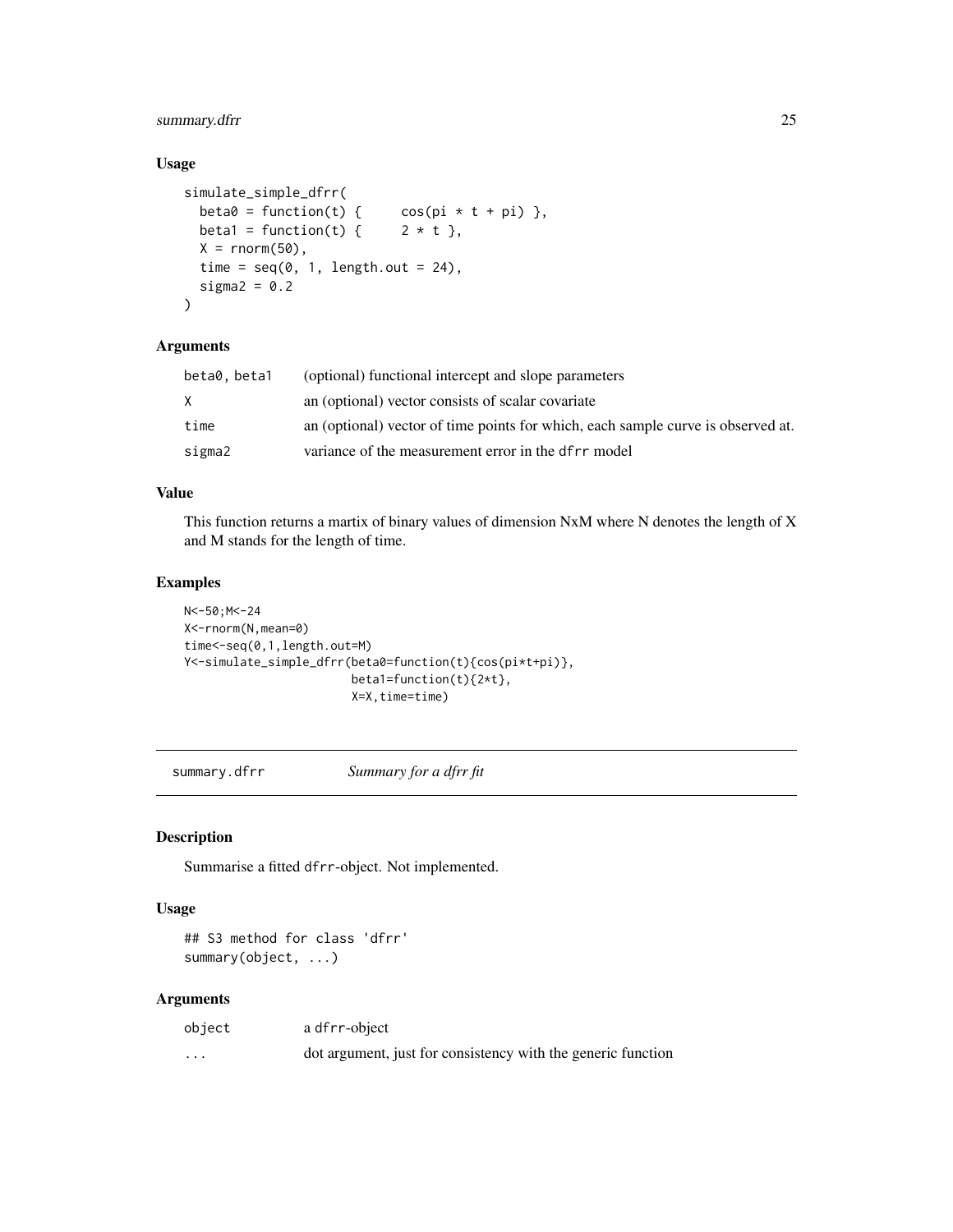# Value

The function summary.dfrr computes and returns a list of summary statistics of the fitted dfrr model given in dfrr-object. Not implemented.